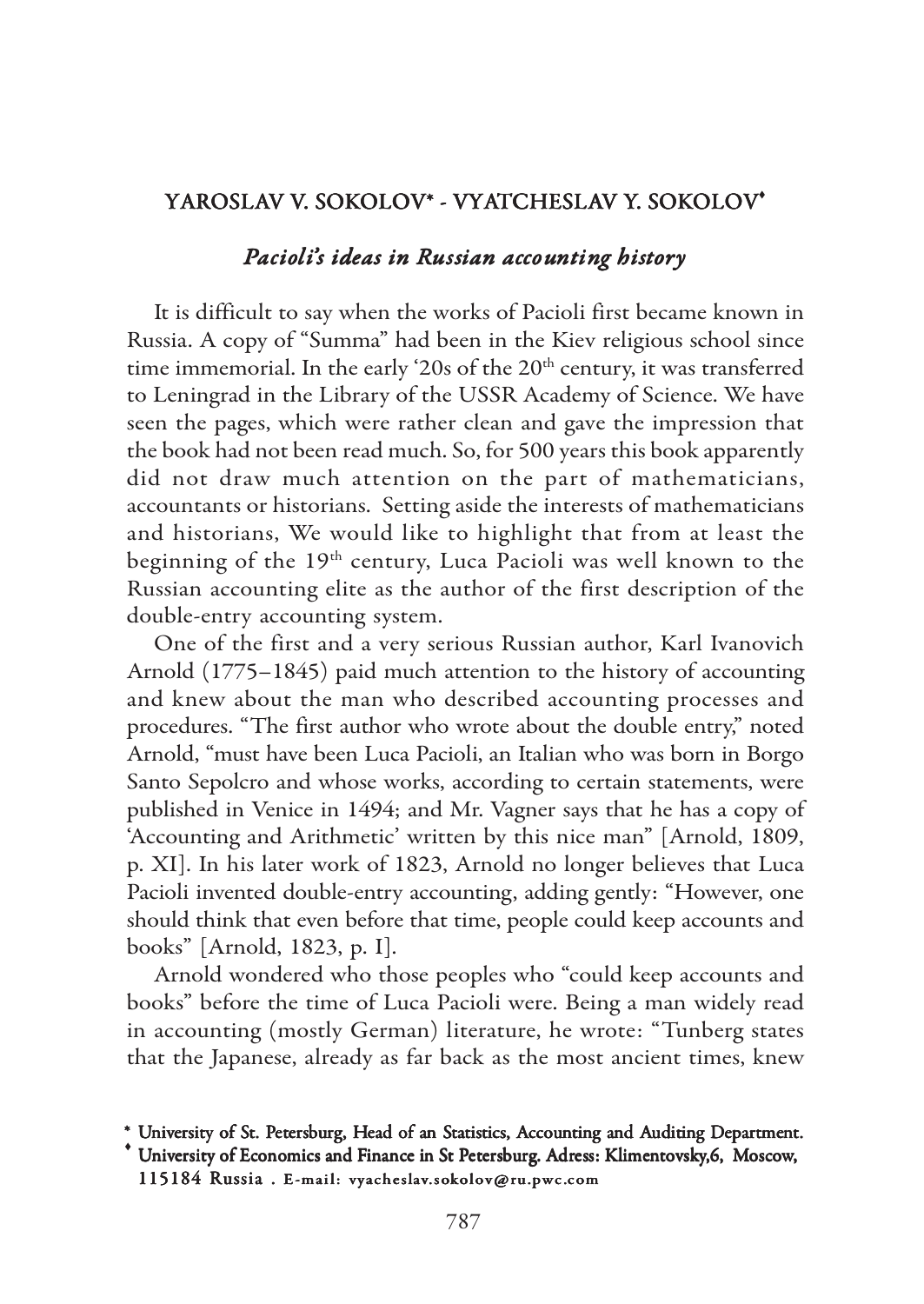the science of keeping books and accounts in accordance with the set rules. Let us suppose that from Japan this science was transferred by missionaries to Italy, or that the Italians invented this science themselves, as man's reason in different countries very often generated one and the same idea" [Arnold, 1823, p. 2]. He also had some other interesting ideas: "Nevertheless," Arnold wrote, "Italy has been taking credit for being the tutor of all educated European states in keeping accounts according to established rules" [Ibid, p. 2].

And further, "Italy, who as far back as antiquity had enough wealth to ensure its internal and external supplies, is likely to be the inventor of the double-entry accounting" [Arnold, 1823, p. 2]. But in his treatment of double entry itself, Arnold was inclined to see the influence of a mathematical mind. He also attributes explanation of accounting procedures related to equal recognition of the cost of each business event on two accounts to this influence. "It is probable," Arnold writes, "that algebraic equations triggered the idea, as just like how in algebra letters serve to solve a problem, profit and loss accounts serve to balance the books" [Ibid, ñ. 1]. It is interesting that simultaneously with Arnold (though, it seems, independently from him) in 1809 the representative of French, not German, trend in Russian accounting, Ivan Akhmatov, wrote that "around 1495, the monk Luc (the first founder of this science) printed it in the Italian dialect, and it was translated into different languages. He was followed by many Italians who wrote about the subject in many European commercial cities" [Akhmatov, p. IX]. And finally, even the president of the Academy of Arts, A.N. Olenin, also pointed to Luca Pacioli. "His works," Olenin wrote, "as a number of people say, were printed in Venice in 1494" [Olenin, p. 19–20].

This is especially interesting in connection with the fact that subsequently, a lot of prominent research stated (and some still states) that until the last third of the  $19<sup>th</sup>$  century Luca Pacioli, especially as an accountant, had been forgotten. This is what we can read in one of the most reputable books: "In 1869 Professor E. Luchiani of the Milan Accounting Academy drew the attention of his students to a mathematical work issued in 1494 that included a section on accounting. The author of this work, a Luca Pacioli, was absolutely unknown to accountants in the 19<sup>th</sup> century. For the professor, for his audience and for all accountants at that time, the name of their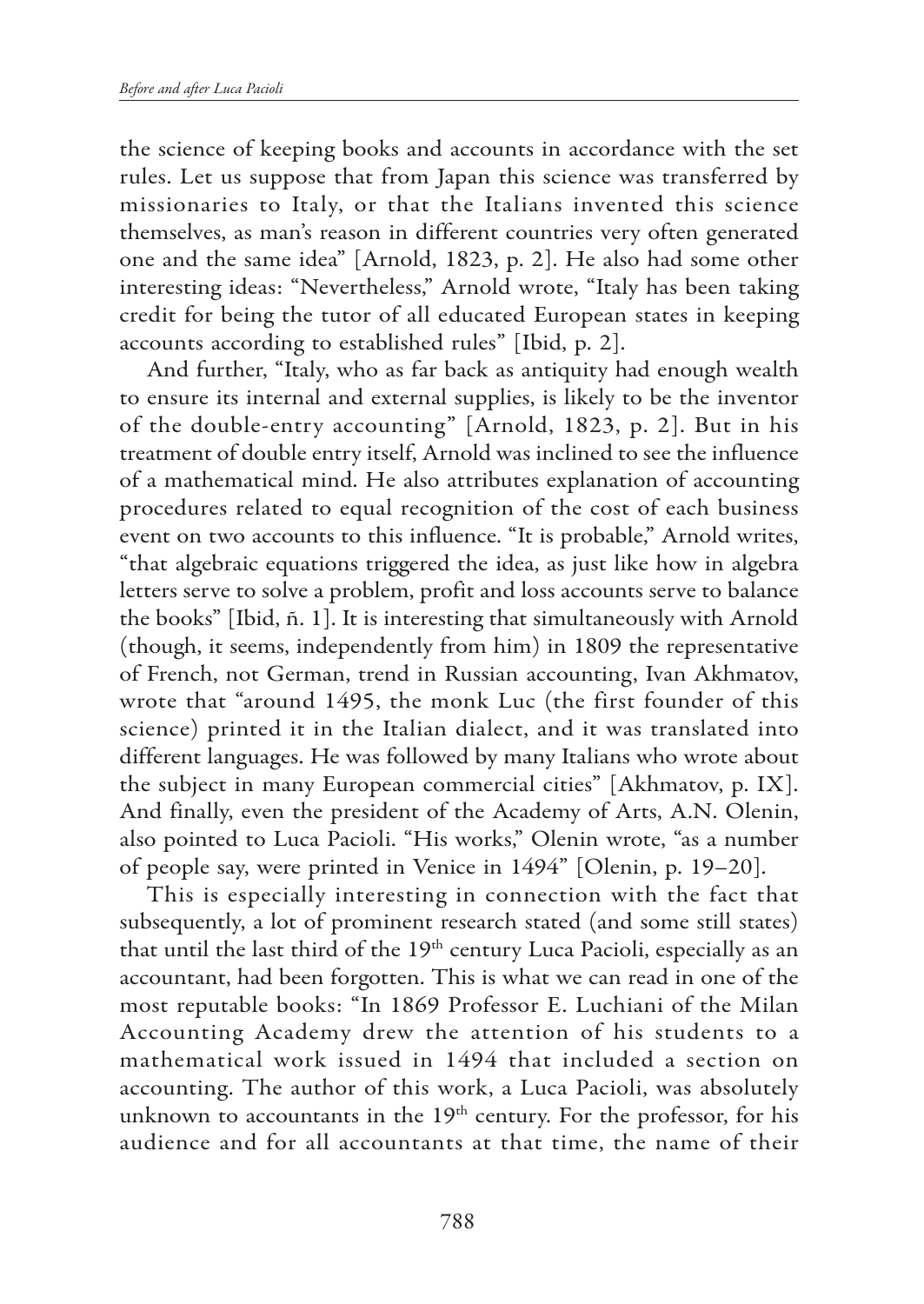predecessor, who before 1500 published a book with the double-entry theory, was a revelation". [Stevelinck, ñ. XI].

This was written not so long ago, but the same had been thought in Europe before. Even the well known Russian translator and first researcher of the treatise Eduard Grigorievich Valdenberg (1836–1895), having forgotten about Arnold, Akhmatov and Olenin, wrote sincerely: "For a long time, though, this interesting and instructive book rested on library shelves unknown; only few knew about its existence, and even fewer knew about its contents. It was not until fairly recently that Dr. Ernst Ieger, after continued searches in various European archives, managed to find a quite forgotten copy of this rare book and published its close translation into German" [Valdenberg, p. XIII-XIV]. Valdenberg wrote about it at the end of the 19<sup>th</sup> century, sincerely believing that Luca Pacioli's treatise became known in Europe only because Ieger had found it at the beginning of the seventies. And Valdenberg himself got interested in the treatise only because he was familiar with Ieger and it was approaching a significant date — the eve of the 400th anniversary of this book on accounting's publication.

Public associations of accountants appeared in Russia late in the 19<sup>th</sup> century, the professional journals "Accounting (Schetovodstvo)" (1888– 1904) and "Practical Life (Prakticheskaya zhizn)" (1889–1894) were published — the accounting elite were strengthening their position. This spurred the scientific interests of the accounting circles of those days. However, real science always has some history behind it, and history is impossible without a founder. A.M. Wolf, founder of the "Accounting" journal, wrote: "The masses always like to attribute the efforts of a number of generations to one person, and had a feeling they needed a legend again" [Accounting, 1891, p. 98].The essence of the legend: Luca Pacioli is the founder, the creator and promoter of doubleentry accounting. Wolf (1854–1920) and all the elite researchers understood that the great mathematician was not the inventor or creator of double-entry bookkeeping, but its first great advocate. According to Wolf, "Luca Pacioli was the first who described in a clear and complete way the practical rules of double-entry accounting that existed at that time, he described these rules in a well-known manner, and proceeding from this, Luca Pacioli could be described fairly as the father of accounting, its first chronicler" [Ibid, 1891, p. 100].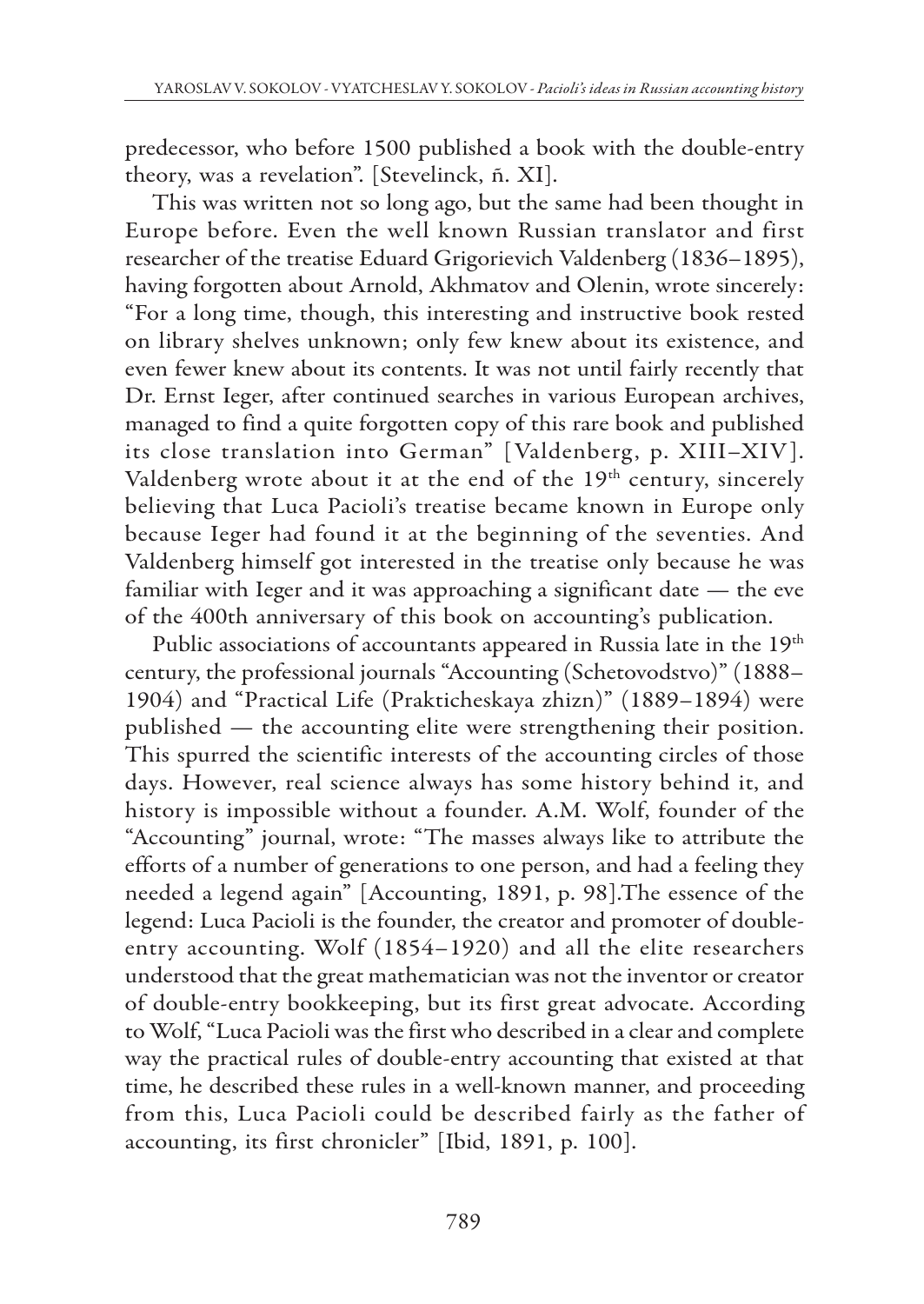The desire to see Luca Pacioli as the father of accounting grew extremely sharp on the threshold of the 400th anniversary of the publication of Summa. The year of anniversary was 1894, and preparation started two years before that. In 1891, Adolf Markovich Wolf published a large article "Luca Pacioli" in the "Accounting" journal and started to translate into Russian his Tractate on Accounts and Records.

Issue of a translation of Tractat De Computis et Scripturis became the main event on the threshold of the anniversary. The texts by Jager and Gitti were translated by a brilliant Russian accountant E. G. Valdenberg. It turned to be an unpleasant surprise for A. M. Wolf. But he restrained himself. He demonstrated rare nobleness writing: "…we started this translation long time ago and almost accomplished it. But we in no way take amiss that we were outrun" ["Accounting", 1893. p. 4]. A. M. Wolf 's translation was never found. Apparently, it disappeared without a trace and all Russian accountants still use the translation by E. G. Valdenberg. This is by no means the best translation: 1) E. G. Valdenberg was a competent accountant but not a master of style; 2) being a German by origin he was an earnest Russophil so he used old Russian terms in the translation; suffice it to say that instead of the terms debtor and creditor, which were mentioned in the original text and wide known in our country, he used the Russian terms dolzhnik (debtor) and veritel' (creditor); 3) finally, the translation was based on a German text translated by E. L. Jager, so this was, above all, a translation of a translation.

However the translation by E. G. Valdenberg became a landmark in the history of Russian theory of accounting. After 1893 there hardly was a book where Luca Pacioli was not mentioned or his ideas were not analysed. The mass discovered its father.

Meanwhile the anniversary was coming closer and there were bold plans how to celebrate it but the only actual contribution was the Russian translation that Valdenberg did and published at his own expense. To him it brought nothing but ruined health and financial loss. However, the name of Valdenberg became famous. Now the Russian accounting society had good grounds to prepare for the anniversary with honour. The accountants got the desired book and now they could read it. The jubilee programme consisted of three parts:

11 (23) December 1894 in the auditorium of the Peter Commercial School, Fontanka 62, at 1 p.m. A. G. Valdenberg delivered a lecture "Luca Pacioli. Outline of his activity and his theory in comparison with contemporary achievements of accounting". The participants fee was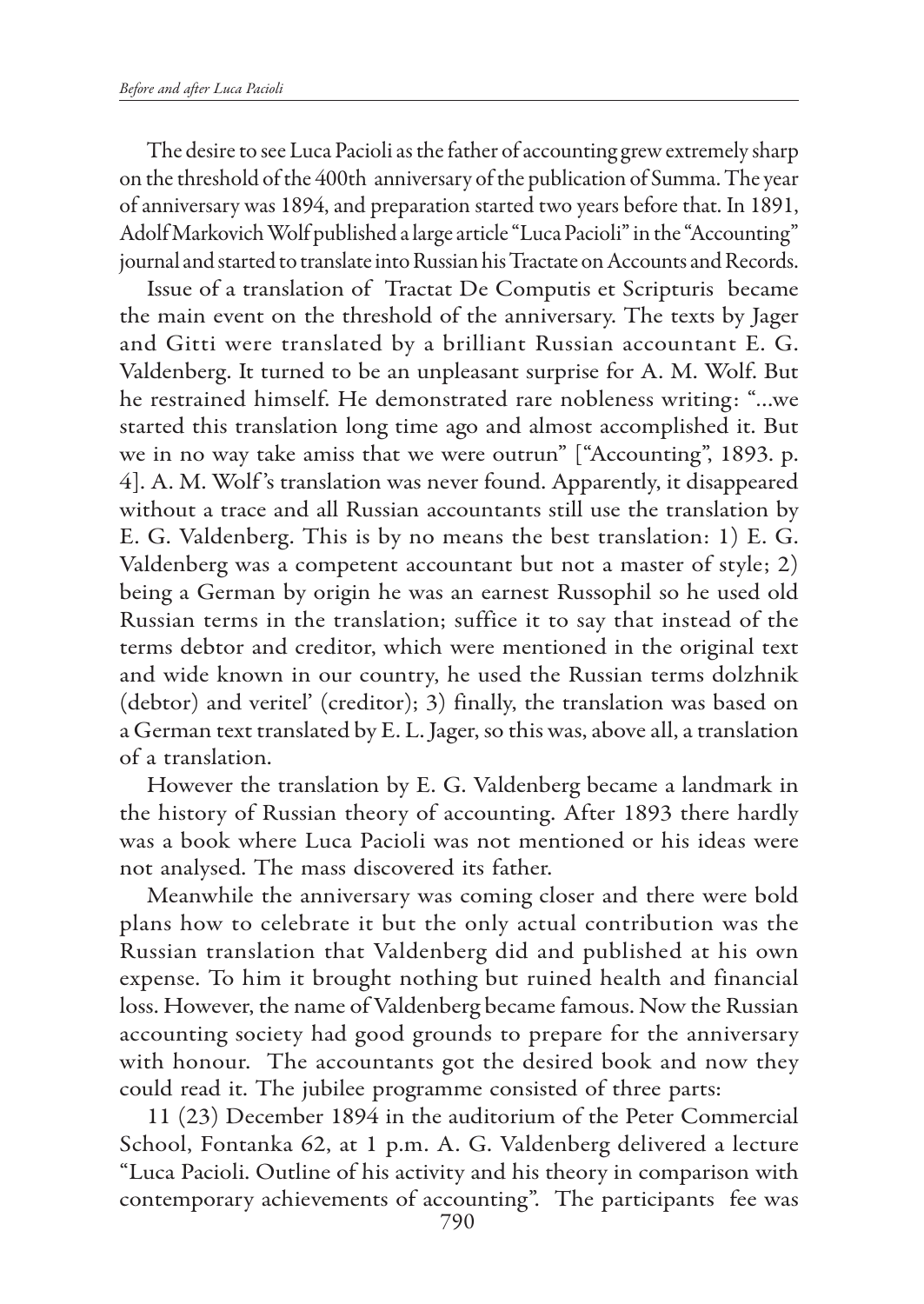50 kopecks. All the money was then donated to a pedagogical mutual aid fund.

The lecture "attracted a mass of audience" and was described by a Accounting magazine reporter as a "most gratifying occurrence" [Accounting, 1894, p. 351]. It was even more gratifying because "by request of those with little command of Russian E. G. Valdenberg will deliver the lecture in German in the beginning of January" [Ibid, 1894, p. 351].

18 (30) December, Sunday, "in order to provide the clerks from private counting-houses with an opportunity to take part in the jubilee" a celebratory assembly was held at the Management Board of the Municipal Credit Society. Accountants were presented three reports: A. M. Wolf – "Historical sketch of accounting development and importance of Luca Paciolo", V. D. Belov – "Practical knowledge of accounting and its contemporary status" and I. D. Gopfengausen – "Social position of accountants in Russia". And in the evening a "friendly dinner" was held at restaurants "Medved" where "each attendee" was charged 3 roubles at least.

So, Vandenberg's lecture was in the limelight of the anniversary audience. He presented an analysis of both accounting evolution and the role that Luca Pacioli's tractat had played in it. The celebratory jubilee atmosphere and firm belief of the attendants that the great mathematician's accomplishment was grand, no doubt, predetermined high appraisal of achievements of the Father of accounting. Looking at the explanation of the double-entry principles Valdenberg was using the "duality principle" expression, which became sacramental for Russian accountants for long years. As a matter of fact Valdenberg noted only one weakness in the tractat: the evaluation of inventory balances was not clear enough. The case is that the goods could be recognised at the purchase price plus procuring costs but they were written off at the realisable value. Accordingly, the valuation of inventory movement by debit and credit side of the "Goods" account was irreconcilable. The balance calculated for the "Goods" account had a mixed nature – it reflected both the calculated cost of outstanding goods and the profit (price difference) from the goods sold. As A. M. Wolf later emphasised, "The author of the Tractat indicates neither the method of calculation nor the method or recording this result" [Accounting, 1985, p. 91]. However, A. M. Wolf 's arguments were not reasonable enough. Pacioli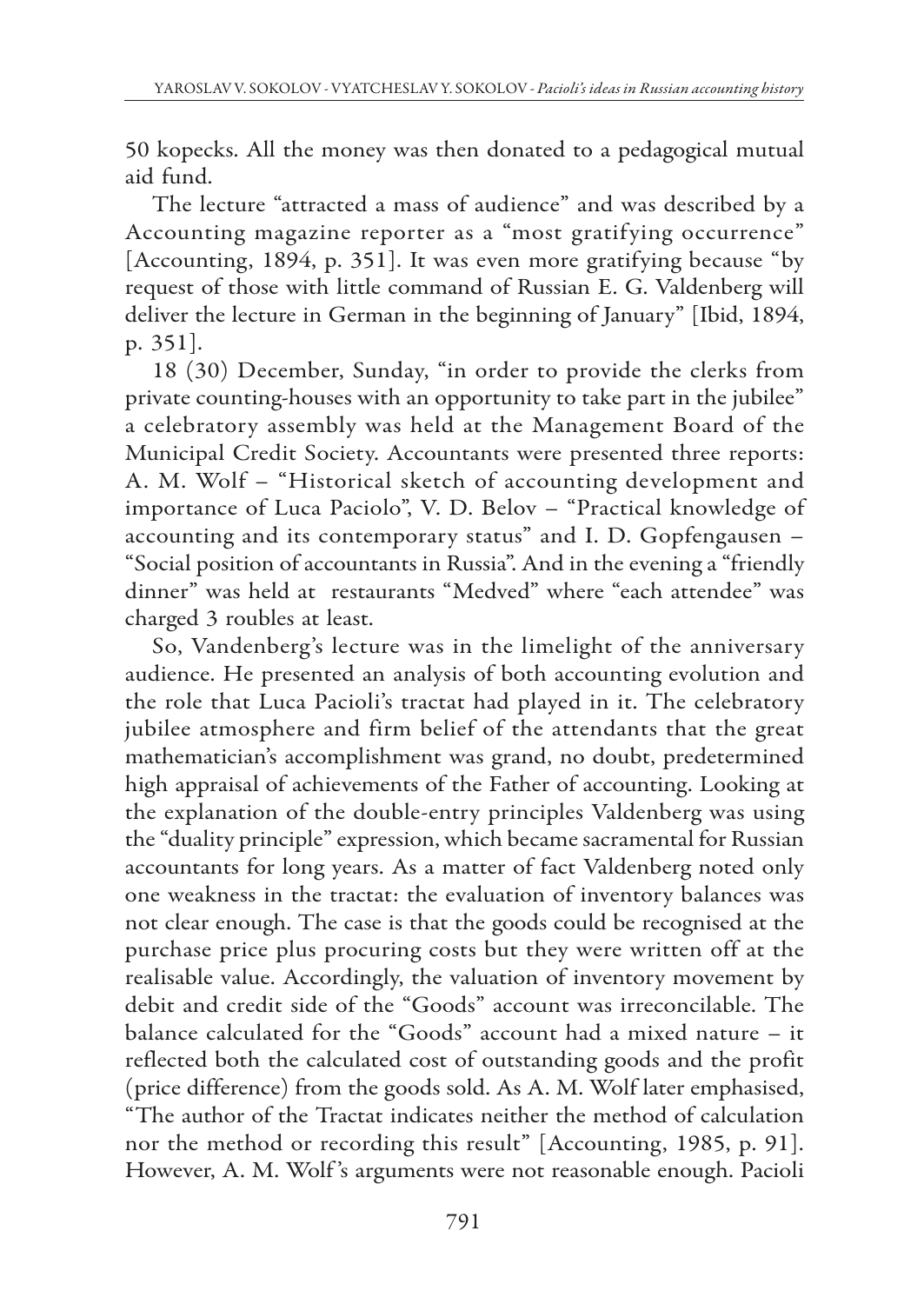offered the method of uneliminated balance whereas Wolf, equipped with achievements of four-centuries' development of accounting, wanted to see a way to differentiate between profit from sale of goods and purchase cost of goods remaining at the end of the reporting period. This is not a deficiency in Pacioli's Tractat but rather a failing indicative of his time. Still, further reviews of the ideas developed in the Tractat were only enthusiastic. Some of them deserve special consideration.

1. At the end of the 19th century with the blessing of the then patriarch of Russian accounting P.I. Reinbot (1839 – 1916) there were two accounts in all General Ledgers of nearly all enterprises: opening balance sheet and closing balance sheet [Reinbot, p. 15], i.e. balance sheets were interpreted as accounts in the chart of accounts. For example, when a general ledger was started, they made an entry based on primary documents: debit of account "Goods", credit of account "Opening balance sheet", debit of account "Cash", credit of account "Opening balance sheet", debit of account "Opening balance sheet", credit of account "Capital" etc. When it was time to calculate the balance of General ledger's accounts, they made reverse entries in correspondence with the account "Closing balance sheet". That account was the reporting financial balance. The final balance of General ledger's accounts was written to the liabilities side, thus, allowing to balance all accounts. L. Pacioli interpreted the balance sheet as an independent accounting category and not as a component of some other system, not as "the account of accounts" (the latest terminology by E. Leotey). Valdenberg praised highly Pacioli for not treating the balance sheet as just accounts as was done later by other authors starting with A. Kazakov. "It is difficult to get over the idea that the balance sheet – the crown of the whole accounting system – may be absent in the general ledger? But the author further writes: "it not only may but must be absent". "It is high time for us to get rid of the balance sheet accounts, this superficial component" [Accounting, 1895, p.48]. Wolf fully agreed with Valdenberg: "Currently, after the 400 years of application, there is a necessity to destroy them completely in the general ledger as fully irrelevant". [Ibid, 1895, p. 91]. It should be noted that the verdict of the two most competent Russian accountants had implications. Our accounting ideas both in history and in practice had come back to two ideas of Pacioli: 1) the balance sheet is an independent category that did not enter the system of accounts; 2) the balance sheet accounts are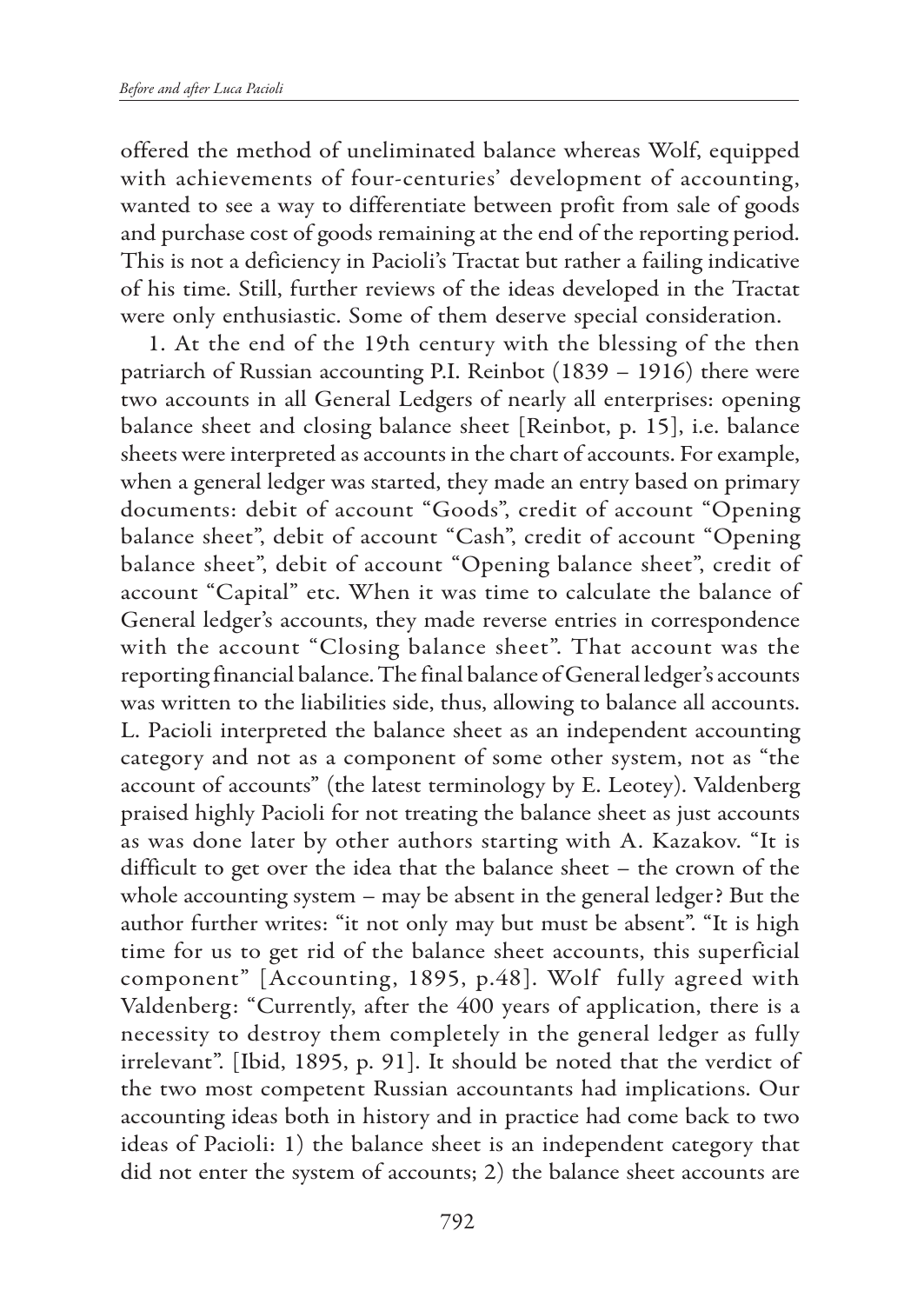irrelevant and should not be part of the chart of accounts. Even if this were the only result of the jubilee we may say that it was worth it.

2. Valdenberg and all other prominent accountants will consider as the most important achievement done by Pacioli that huge influence that he made on the whole subsequent accounting ideas. This undeniable influence of the Tractat was to a certain extent exaggerated and the eulogy reached its peak in books by A.M. Galagan who in fact stated that till the 18th century all prominent authors just rewrote the Tractat [Galagan, 1927, p. 75]. However, much earlier prominent Russian accountant O.O. Bauer wrote: "Some researchers of accounting olden times say that the Pacioli`s Tractat had a huge influence on later authors, for example: Impin, Schweiker, Manzoni etc. and that some places in works by these authors is an exact translation of the Pacioli`s Tractat " [Bauer, p.111]. "When comparing the Pacioli`s Tractat with works by Impin, Schweiker and others, - wrote O.O. Bauer, – we must remember that what is meant is one homogeneous subject, i.e. the acounting from the end of the 15th century till the mid of the 17th century, and therefore, there should be much in common between these works, for example: wording, manner of presentation etc." [Ibid, p. IV]. When deciding who is right, Galagan or Bauer, we should remember the great words of Horace: "Any business has its boundaries, on both sides of which there is a lie". It is ridiculous to believe that for several centuries accountants were only copy-cats of Pacioli, but it would be senseless to reject his influence. E.G. Valdenberg intentionally stressed two rules introduced by L. Pacioli:

1) "It is impossible to make anyone, without his knowledge and agreement, a debtor in a ledger and should such an entry be made, it must be considered as false";

2) "It is impossible to include any liabilities in the credit item without the permission given by the creditor, and when it happened in the item related to you, the entry is considered to be false"[Accounting, 1895, p. 30].

3. And finally, E.G. Valdenberg praised Pacioli highly as an educator citing his words to his readers – students: "It is difficult to tell you nearly all, if not impossible, but if you thoroughly learn and will remember all my instructions, be sure that your experience and sense will help you to carry out your business properly". With good reasons Valdenberg unites this resume of the grand mathematician with the instructions given by the grand educator – Jan Amos Kamensky: "In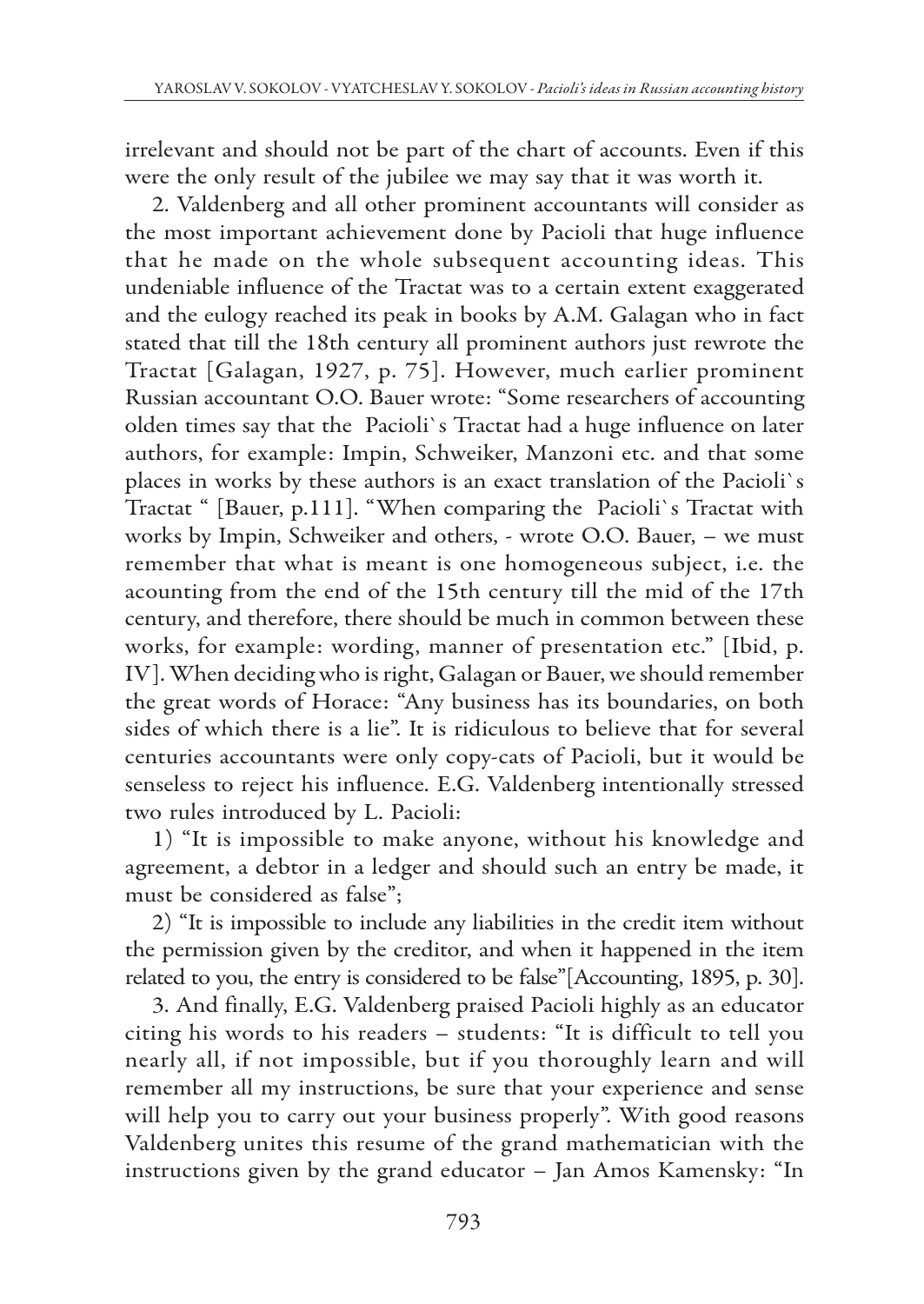any science learn the most important and significant things, the rest will belong to the self-education and life" [Accounting, 1895, p.45]. This latest idea was taken up by I. D. Gopfengausen, a prominent Russian accountant, at the send stage of festivity at the Municipal Credit Society. He complained that "in our specialised educational institutions young people do not aspire to become an accountant, and the bookkeeping looses its attractiveness. Under such conditions even an institution of specialised accounting schools won't be useful, and those graduated from them, as from commercial schools, will leave the office work at the first chance to start their own business" [Accounting, 1895, p. 43]. On the same day these ideas of Valdenberg and Gopfengausen got a practical meaning in the words of V.V. Sablin, Chairman of the Municipal Credit Society, who immediately offered "to develop a type of preparatory school of clerks for boys of 12–15 years old". In his opinion, the success of such a school will be reached only if "the lectures will be read by the best minds from commercial sciences" [ib, 1895, p.14].

Apart from problems associated with staff training, this second meeting was also focused on the greatness of Pacioli's work: Wolf – "We celebrate an event that opened a new epoch in the history of mankind"; Belov – "Now we have nothing to add to the fundamentals of the father of this science, Luca Pacioli" [Ibid, 1895, p. 31]. However, Gopfengausen considered it necessary to add something to "the fundamentals of the father" of our science. He decided to use the anniversary and the greatness of Pacioli for developing and approving by the Russian Government of a regulation on the institute of certified accountants, lecensing their activity, differentiating the profession between three groups (chief accountants, accountants and assistants) and, finally, creating a humanitarian fund.

At the end of the speech, he suddenly said: "Today, celebrating the memory of the mendicant, Luca Pacioli, the father of accountants, let us remember our begging fratres and their widows and orphans. I suggest that we create a fund in commemoration of Luca Pacioli for supporting accountants, their widows and orphans. Bring here a half-kopeck, a kopeck, a rouble, and small bricks will give rise to a huge construction" [Accounting, 1895, p. 45].

His words elicited a hurricane of applause. In response to these words, an accountant, on the instruction of his employer, prince Tenishev,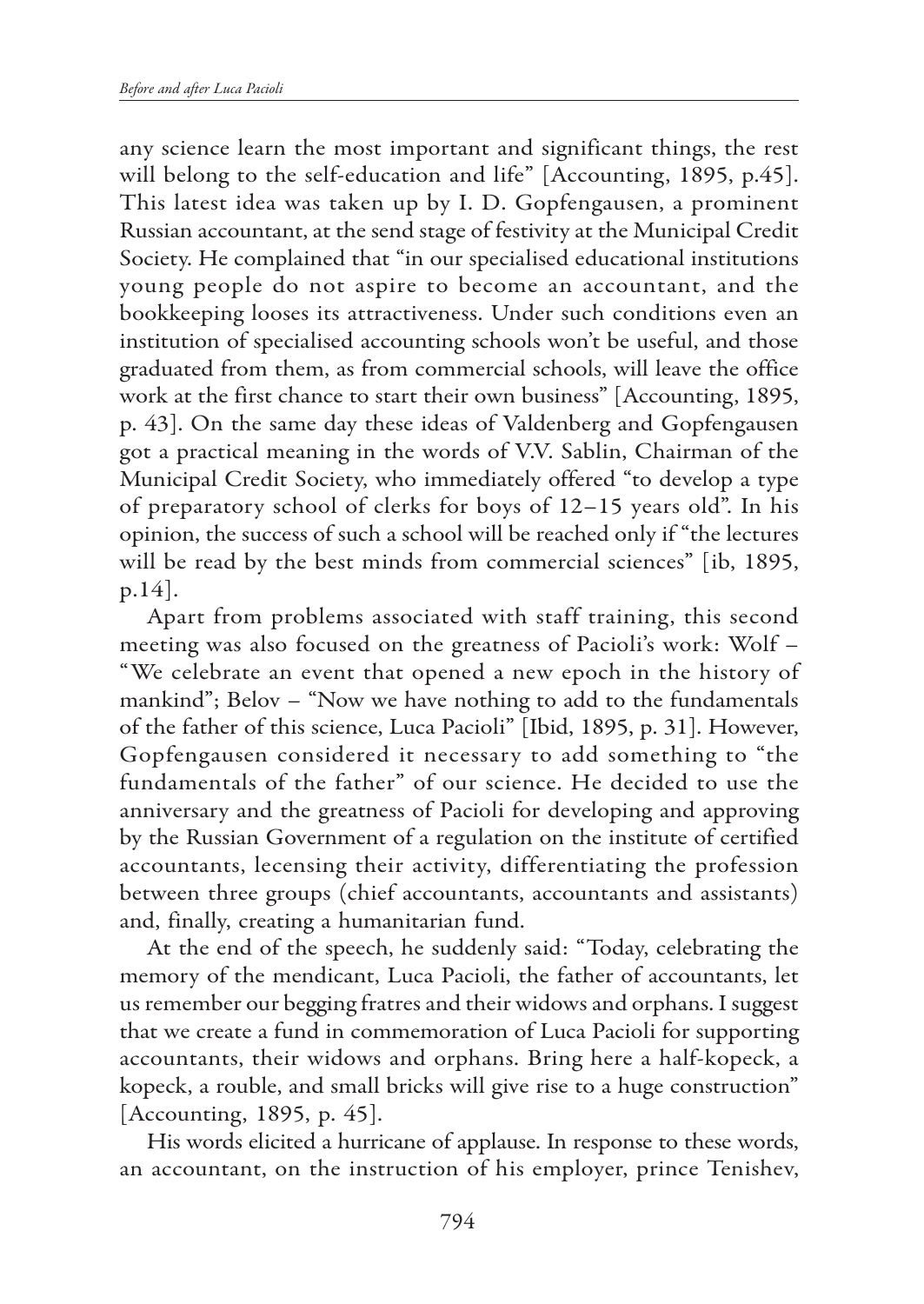contributed 100 roubles (Ibid, 1895, p. 160], but no one else was eager to bring 'a penny or a kopeck" and the draft charter of the fund remained on paper [Ibid, 1895, p. 181 – 182].

Instead, the feast in the restaurant Medved was successful. There were 150 guests. "The first toast to the health of His Majesty the Emperor proposed by mr. Sabanin was accepted with enthusiastically with a round of cheers and hoorays. There were toasts to the well-being of society, the development of commercial knowledge, the Ministry of Finance, the Director of the Department of Trade and Manufacture, deputies, vice- Chairman, speakers, guests, etc." [Ibid, 1895, p. 352]. Two participants of this banquet (E.G.Valdenberg and V.F.Gauk) reminded to their colleagues of the distinguished merits of professors Ieger and Jitti as the first translators and interpreters of Paciolo's Tractate, who initiated the distribution and popularisation of these oldest accounting guidelines. All participants showed their willingness to express their gratitude to the above persons for their useful work and unanimously decided to cable the following two messages: "To professor Ernst Ieger to Stuttgart. Russian accountants, convened to commemorate the memory of Pacioli, are reviewing with gratitude your merits in science, drink your health and cry a thunderous hurray! (donnemdes Hoch!)".

"To professor Vincenco Jitti in Turin. Having convened for commemorating the memory of Pacioli at a fellowship banquet and reviewing your merits in Accounting, we drink your health and cry a thunderous hooray in your honour".

Both professors immediately sent reciprocal telegrams of thanks for "the toast", and Ieger even wrote that "when I translated the Tractate 20 years ago, I did not even dreamed of such honour" [Accounting, 1895, p. 15].

The festivals were darkened by two events. On 16 (28) January 1895, at 5:00 p.m. E.G. unexpectedly died. He was buried at the Lutheran Volkov cemetery on 19 January. The burial was honourable. Three representatives of the Russian Accounting – Kenig, Gauk and Wolf spoke at the grave. Gauk was the closest person to the deceased. It was him who organised the funeral and collected money for a memorial. He managed to collect 836 roubles, 02 kopecks, 7 roubles of which were contributed by the accounting community – readers of the journal Accounting, and the rest were contributed by commercial schools and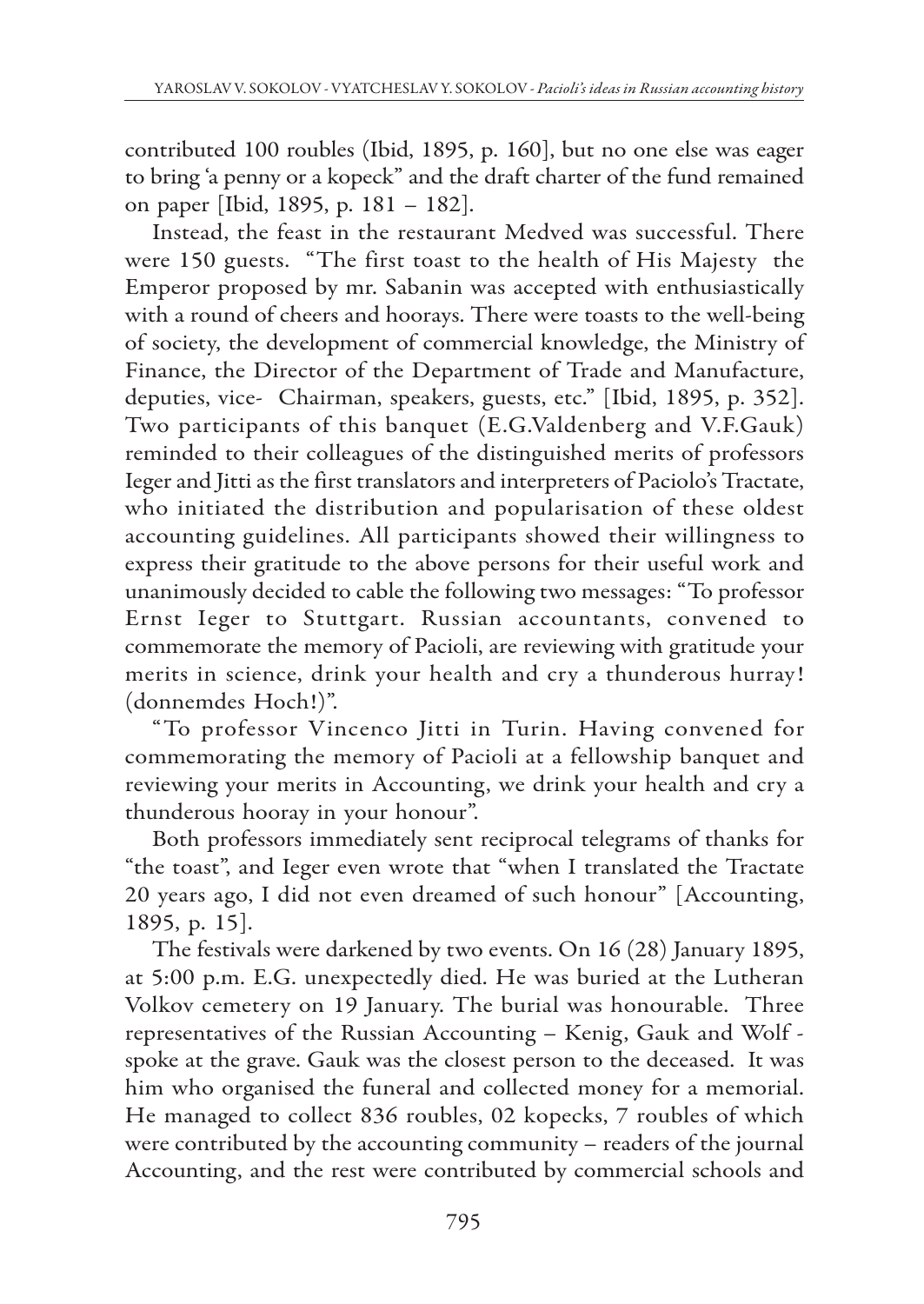firms with which E.G.Valdenberg was connected by professional interests. A memorial with a lattice fence cost 565 roubles 92 kopecks, and the rest 270 roubles 10 kopecks were transferred by Gauk to the widow {Ibid, 1897, p. 116].

The second sad event was the publication of a book by M.K.Boiko "Luca Pacioli. The Tractate on Accounts and Records" (M., 1898). him the publication of the Tractate in the Russian language came like a bolt from the blue, and the immaturity of the economic life of many small businesses too much resembled what was described in the Tractate. Boiko was frightened by this and thought that there was no any Pacioli's tractate whatsoever – just a counterfeit, a mistification produced by a group of international adventurers: "The Tractate breathes with antiquity, he wrote. Reading it, you are in doubt – whether this is a reproduction of the remote past, as you come across obsolete reality or note the absence of distinctive features of that time, hear that the language is from that epoch, but the way of thinking is not" [Boiko, p. 23], i.e. the Tractate is a counterfeit produced by Valdenbergs, wolfs and hopfehousens. This is the idea the author wants to bring to his readers. "Until recently, - writes Boiko, - at least in the Russian accounting literature, nobody was aware of an accounting tractate by Luca Pacioli" [Ibid, p. 1], - a typical example of egoistic aberration, - if I don't know, nobody does. However, from the initial text of this publication it follows that "at least in the Russian accounting literature" the name of accountant Luca Pacioli was well known. Further, the author thinks that if "nobody never borrowed from the Tractate" [Ibid, p. 61], there could be no any Tractate whatsoever. However, we saw that something was borrowed from the Tractate – if not much, then quite enough. Being surprised by the contemporaneity of the content of the book, the author, nevertheless notes several, in his opinion, inconsistencies: 1) there is no detailed description of fair trade which was so popular in the Middles Ages, but fair trade stipulated item-byitem accounting and "zero" stock-taking, which is so well demonstrated by E. Schmalenbach;

2) there is no description of transactions with bills typical for that time. Firstly, transactions with bills are described in chapter 24, secondly, section IX, Summa, of Tractate IX is fully devoted to "bills and transactions with bills";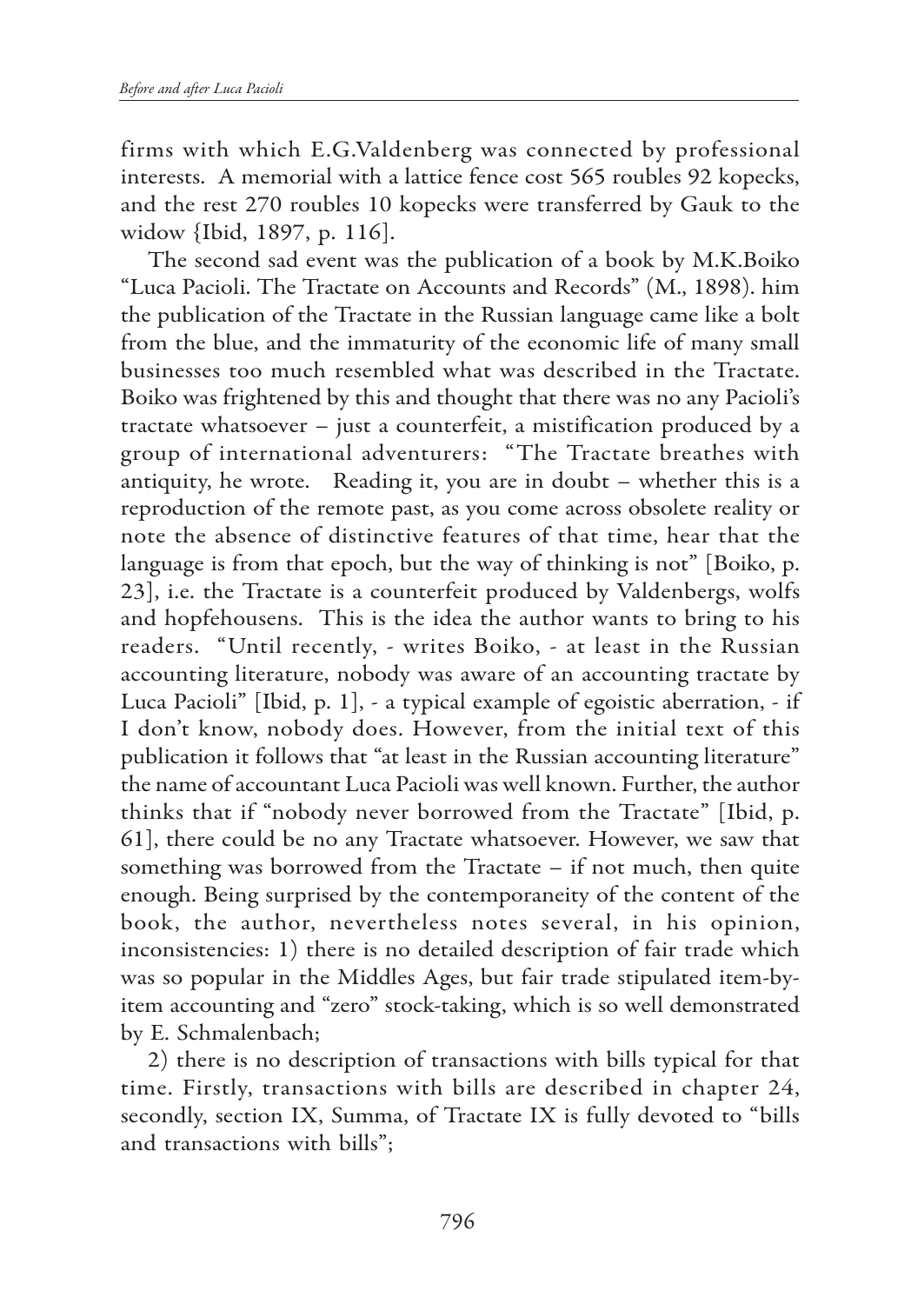3) at that time, there was no "registers" in accounting. "The register did not exist not only at the time of Pacioli in XV century, - wrote Boiko, - but even at the time of Jones, at the end of the last century", however, such register did exist, and was even called 'Giornale (Summa)' in the original;

4) there was no tea in the Middle Ages, while they do pay "for tea" in the Tractate" [Boiko, p. 23], but in this case what is meant is not tea which they drink, but tip, i.e. "appreciation" to servants. Pacioli writes "mance", i.e. "into the hand". E.Stevelink translates – "pourbour" – "for drink", however, here in Russia "to give into the hand" was called "for tea" (meaning "tips") at the start of XIX century, which was so opposed by A.S.Pushkin, who insisted, not without reason, that we should write "for vodka";

5) "…at that time, monkery was at the height of its religious and ethical mission",

the author of the Tractate referred to remuneration "for the time spent" {Ibid, p. 29], i.e. described collection of interest, prohibited by Catholic church, or wrote that if "a thing costs 20, say 24 to receive higher gains" [Ibid, p. 40], "which is incompatible with a monk's morality and dignity" (Ibid, p. 29], - however, it is precisely in the time of Renaissance that "monks' morality" was at the lowest level it had ever been in the past or would ever be in future; remuneration "for the time spent" is by no means associated with interest on capital, it is associated with the time lost; and finally, the difference between the buying and selling price is a natural phenomenon in any trade;

6) "A Franciscan Luca Pacioli, who never maintained trade books and devoted himself to quite a different area of human knowledge" [Boiko, p. 5a), could not write a book on accounting, as "the author of the Tractate knows the accounting practice perfectly well. At every step it is felt that the author is an experienced practitioner who knows the details and loopholes of accounting" [Ibid, p. 70]. This remark, although in the spirit of F.Besta , is groundless: Adam Smith was not a practitioner, but a moralist, who became famous as the greatest economist "of all times and peoples";

7) the greatest authorities P.I.Reinbot and I.N.Podryabinnikov referred not to the year 1494, but the year 1504 of publication of L.Pacioli's book, which disputes the book itself, and the anniversary [Ibid, P. 56 and 63], but a mere confusion of dates does not affect the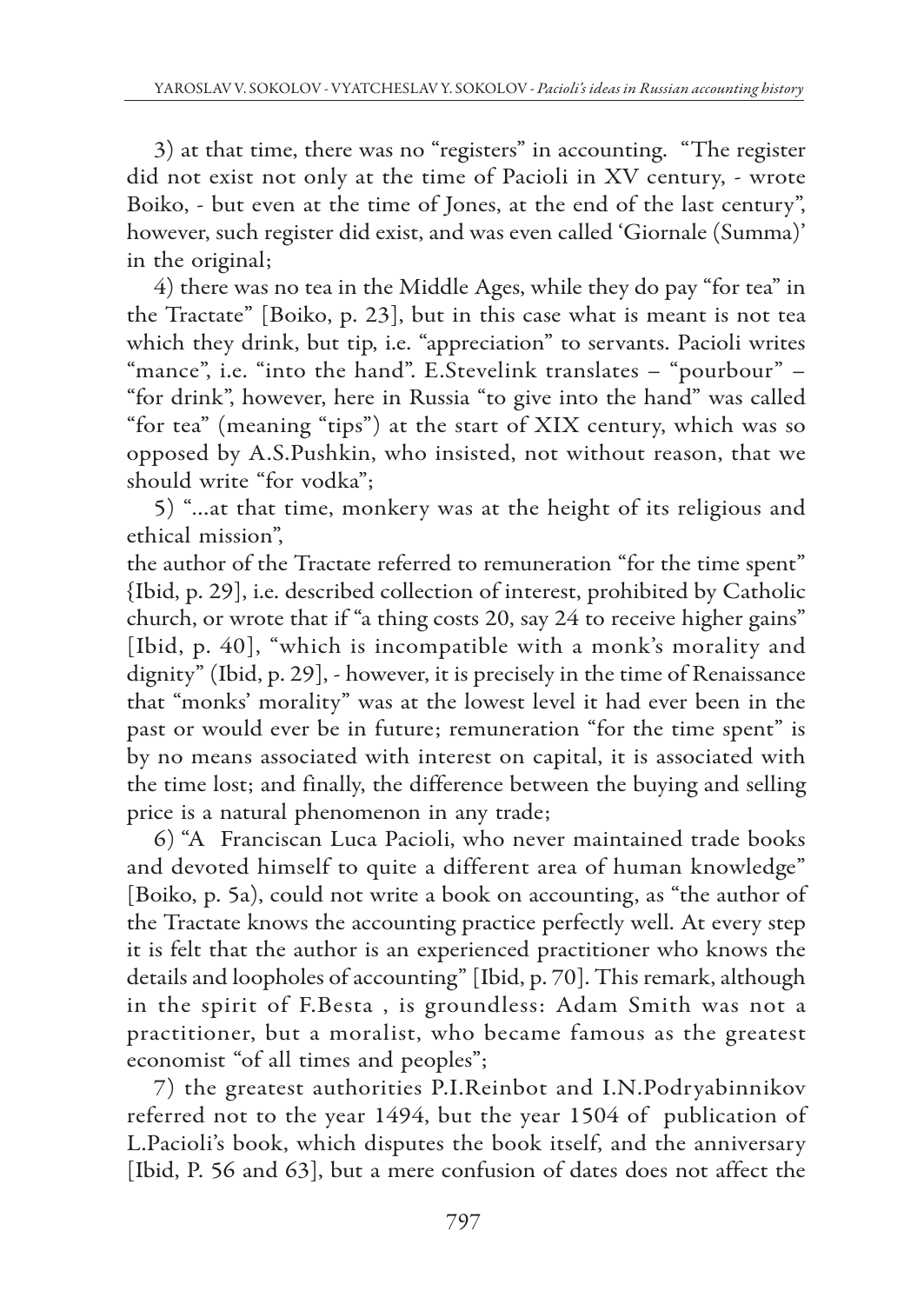originality of the book itself, and the author should know that according to the assumed concept, in 1504 the Tractate was published in Venice as a separate edition, and in 1494 it was an integral part of "Summa;

8) there is no original text of the Tractate. "It is strange, - wrote Boiko, - that given the attention to accounting issues on the part of the commercial community, its deep interest to every event in this sphere, Luca Paciloli's tractate until recently remained absolutely unknown: where it is stored and with whom, when it was found? – the questions remain unanswered" [Ibid, p. 54]. A copy of "Summa resided in Vienna, however, there was another copy edited in 1494 which resided in Kiev – it was received by the Jesuit Collegium as early as XV century

We could ignore this completely, and treat Boiko's book as a curiosity, an attempt by an illiterate person, that would be "funny if it weren't so sad." The sad thing about it is that Boiko expressed the views of the accounting community. They did not read anything, did not know the era, its environment and characteristics, accountants did not know and did not even care to know their own history. They therefore sincerely believed any additional knowledge was unwise and unnecessary, and even more often - false, "professors are pompous windbags" that do not know practical issues: i.e. what items should be posted to certain lines in accounting books. What can a Professor of mathematics understand in our area? No, this was written by some contemporaries either as a joke, or to make money. This is how some members of the accounting community reacted to Pacioli's name. The accounting community was split into three groups: 1) the Elite - studied the works by Pacioli, developed his ideas further; 2) the Intellectuals - celebrated the scientist's name – as the father of accounting. Early in the XIX century the Elite already knew that Pacioli only described and did not invent double-entry accounting. Early in the XX c. the accounting community strongly believed it was not as straightforward as it seemed – someone was behind this. F.V. Ezersky (1836-1916) and his assistant A.A. Shovsky presented the history of the origination of double-entry accounting in the following way when referring to the Middle Ages: "In those days - they wrote - when the need for a verifying accounting methodology was obvious, there was a monk named Luca Pacioli who lived in Italy, he translated algebra from Arabic to Latin and was known as a learned mathematician. Italian merchants asked him to resolve their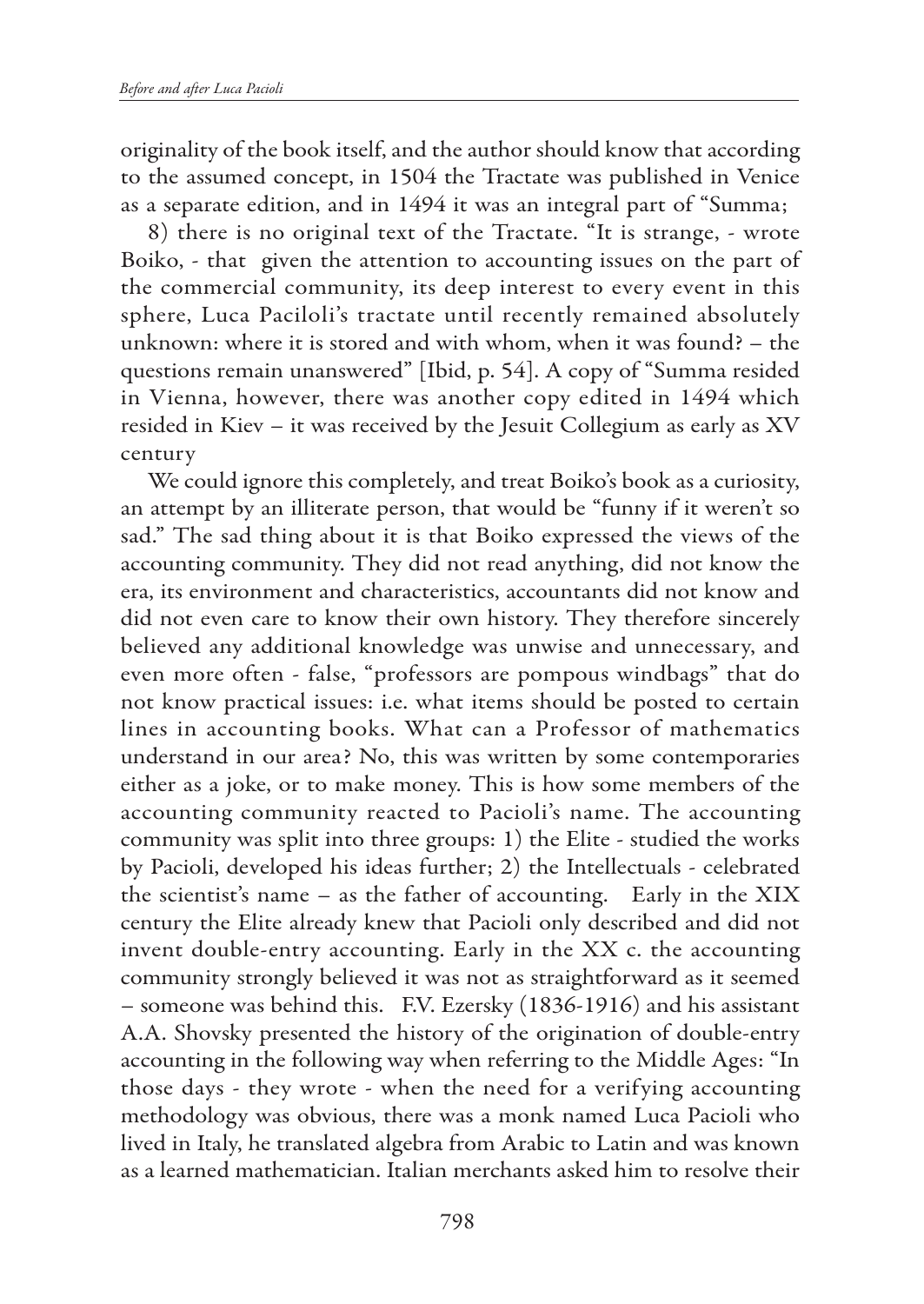problems – create a way to verify the accounting ledgers" [Ezersky, p. 198]. This is why double-entry accounting was understood only as a checklist for posting amounts to accounts, and the role of its creator – as of a specialist in the field of algebraic equations; 3) the Practicing Accountants – who despised history, theory and Luca Pacioli. I.R. Nikolayev wrote: "Accountants en masse have a predominantly "practical" way of thinking relying on "common sense" and etc., and sometimes disregard theory or even treat it with contempt, believing that theory is the product of bored idleness ("things are made up from idleness")" [Nikolayev, p. VI]. Quite a few people sincerely believe Luca Pacioli made things up "as he had nothing else to do", or, even if it were true, nobody needed his method, as everyone was busy and didn't care to ransack history as old as the XV century. This was how the celebration of the anniversary of the publication of the work written by Luca Pacioli, a great mathematician and founder of the science of accounting, ended a century ago.

Before Russian revolution two remarkable Russian accountants – O.O. Bauer, and S.M. Baraz - continued to study Pacioli's legacy in an original manner.

O.O. Bauer's work was, probably, the most important - he studied texts written by Pacioli, and by those authors who were published afterwards. O.O. Bauer wrote a book on accounting history in Russian which is still the best [Bauer]. He gives parallel texts from ancient accounting books - "monuments of sacred antiquity" in the original language and in the copyright translation into Russian. O.O.Bauer wrote: "When publishing this book my main purpose was to familiarize teachers that specialise in accounting, accountants, merchants, industrialists, and everyone interested in accounting literature with the studies of our great tutors from the past" [Bauer, p. 111]. However, Bauer couldn't find anyone in Russia interested in publishing this remarkable book, and he printed it in Moscow at his own expense. Bauer didn't earn anything and suffered big losses, because teachers or accountants, merchants or industrialists were not concerned about "monuments of sacred antiquity", as they were too busy with their own numerous and urgent daily matters. Bauer was bankrupt with the main book, and did not have money to publish his principal work – the translation of the Tractat. We also know that the book by E.G.Valdenberg has serious faults in it. (Translation by A.M. Wolf was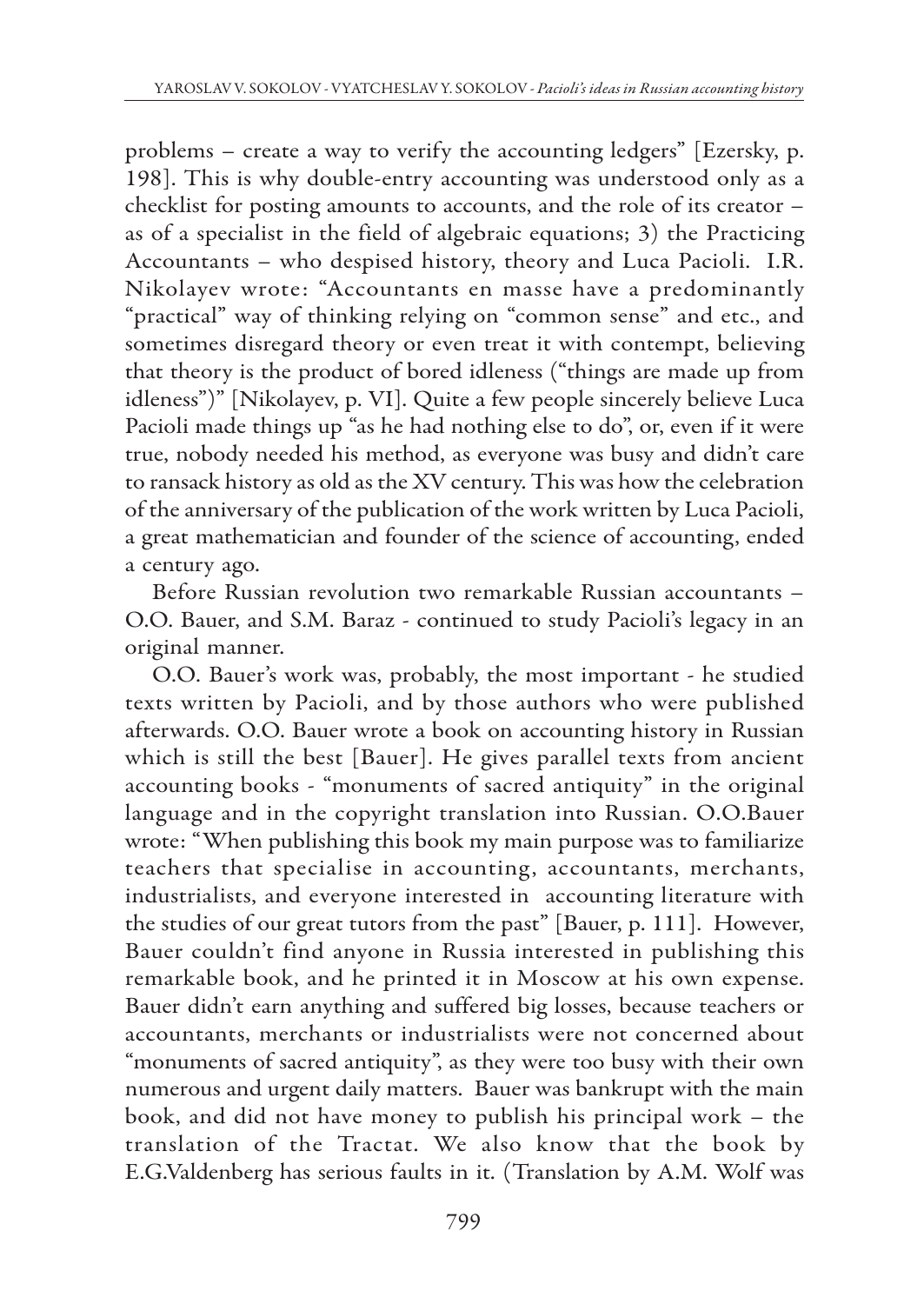hardly better). Apparently, O.O. Bauer was the only person in Russia who could translate the Tractat from its original language with quality, at least, with less Russification of the text. As the Tractat was published for the second time in 1900 (translated by E.G.Valdenberg) and its anniversary had long passed, O.O.Bauer could not issue a new translation despite all of its merits. Bauer's translation was published only in 1913 in the provincial (Volga region) editions of the "Accounting Journal". The translation included a parallel text and remarkable comments. But the journal went bankrupt and only three first chapters of the Tractat were published. These chapters and Luca Pacioli's biography printed in the "Memoirs", his testament, Russian names of all chapters from the book and a brief dictionary "of certain expressions used in the Tractat" – is all that came down to us from Bauer's work about the great Franciscan monk.

The great descendants of the great masters managed to lose two out of three translations of this unique book. Bauer's translation was the best judging by what came down to us, and we should mention his following ideas related to Pacioli's work and the history of accounting:

1) The Tractat — is the first known and published work on doubleentry accounting, but this does not imply that there were no textual descriptions of double-entry accounting before 1494;

2) The Tractat is only the first well-known work, perhaps, other books or studies in the field of double-entry bookkeeping will be discovered eventually. Bauer quotes a talented mathematician and accountant C. Van Stevin (1548-1620): "When others will devote special attention to this subject (the history of accounting. - Y.S.), they might find more evidence that accounting was used not only by the Romans, but much earlier – by the ancient Greeks, "[Bauer, p.  $V$ ]2; 3) referring to Pacioli's influence on the next generations of accountants, we must avoid two extremes:

à) all subsequent authors just cited the Tractat without any quotation marks, and b) accountants did not notice this work by a scholar monk and mathematician. In fact, Pacioli's book had a great influence on accounting ideas, but at the same time, these ideas were evolving quite independently, and not always successfully. O.O. Bauer wrote: "Luca Pacioli's study on double-entry bookkeeping was more complicated in the following century than developed and improved, as some authors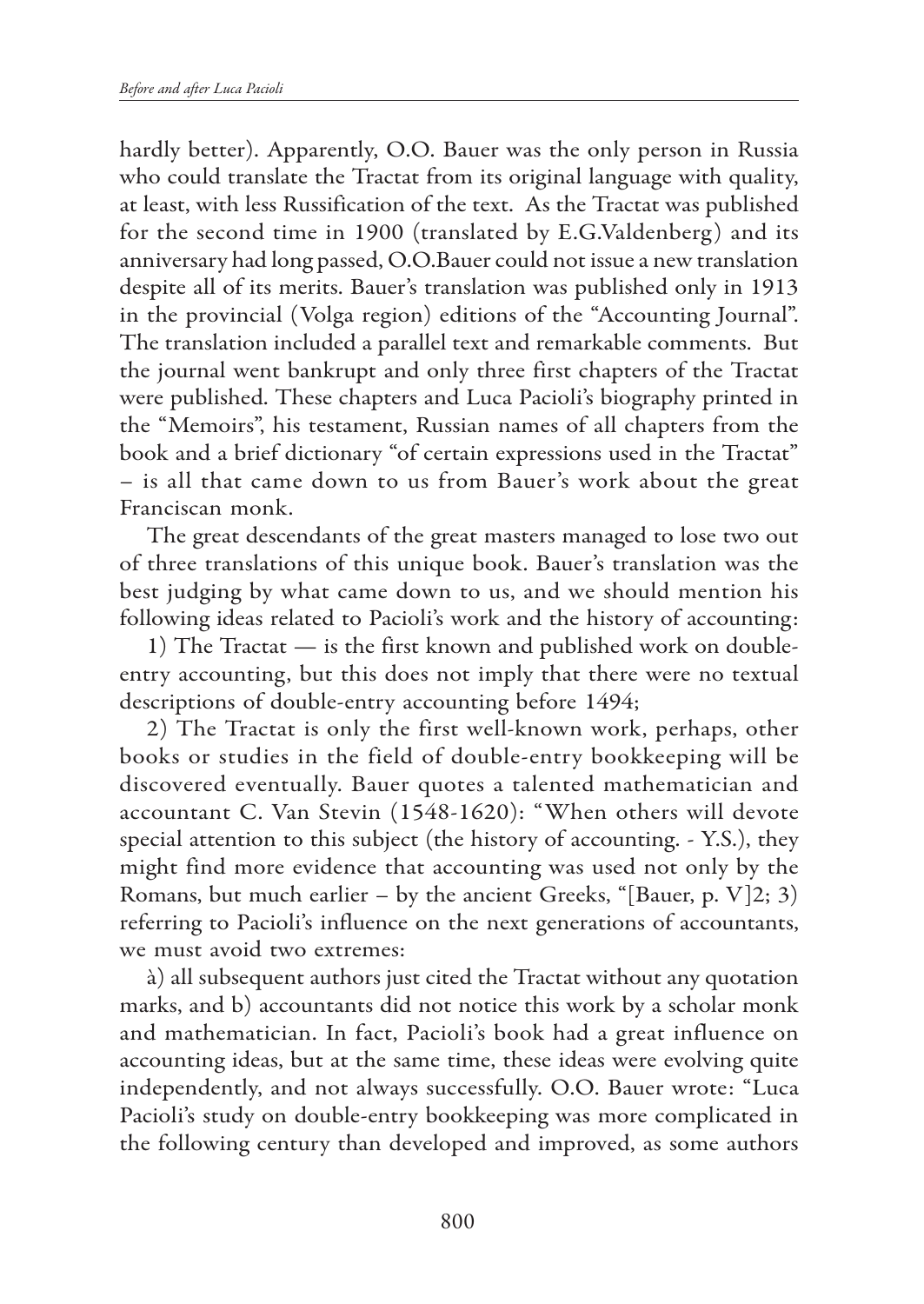used unclear theories from the Middle Ages when writing about accounting" [Bauer, p. 36];

4) Luca Pacioli did not invent "double-entry accounting", and he cannot be considered its learned interpreter. The idea to systematise this process in a rational manner was also not his. Bauer stressed: "Accounting became a strictly scientific subject only early in the 19<sup>th</sup> century. Bookkeeping became more rationalised in the 18<sup>th</sup> century, but in general it was presented in an outdated manner until late in the  $18<sup>th</sup>$  century." [Ibidid, pp. 36];

5) The legal nature of the accounting registers that were maintained by medieval merchants and the practice Luca Pacioli described. Bauer refers to the seventh chapter of the treatise, according to which accounting books should be registered and have evidentiary force [ Journal of Accounting, p. 3]. Bauer does not assert that Pacioli was a supporter of the legal theory on double-entry bookkeeping, as often stated by Soviet authors [Ibid, p. 3];

The main feature of Bauer's work was its high culture and professional requirement for absolute accuracy. Both of these — perhaps purely personal traits — had a great influence on the results of his work. The first feature is involuntary connected with the analysis of the conditions of accounting's origin. After analysing the factors that contributed to 'accounting's appearance, he wrote: "Uncivilised people who tried to improve their existence not in alliance with others, but by looting and violence, for a long time could not get accustomed to the division of labour and the peaceful exchange of reciprocal services. But as time went by, people's wild habits gradually mellowed, and people became more civilised. Farming villages appeared, as did the first trading, which was based exclusively on barter" [Bauer, p. 2]. According to Bauer, this is how accounting was created. Of the second feature, love of precision and pure human decency, he says: "I am far from the idea of claiming my humble work to be exhaustive, and will be well rewarded if it inspires at least one of my colleagues to discover new sources in the history of accounting requiring further research" [Ibid, p. V].

Inefficient research in the area of accounting has not yet been overcome, and it is unlikely that our wonderful colleague, to our greatest regret, received any "rewards and merits", although we are still inspired by his works and ideas. Bauer left us his heritage in the field of accounting. We urge anyone who reads the works of the founders of our science and is interested in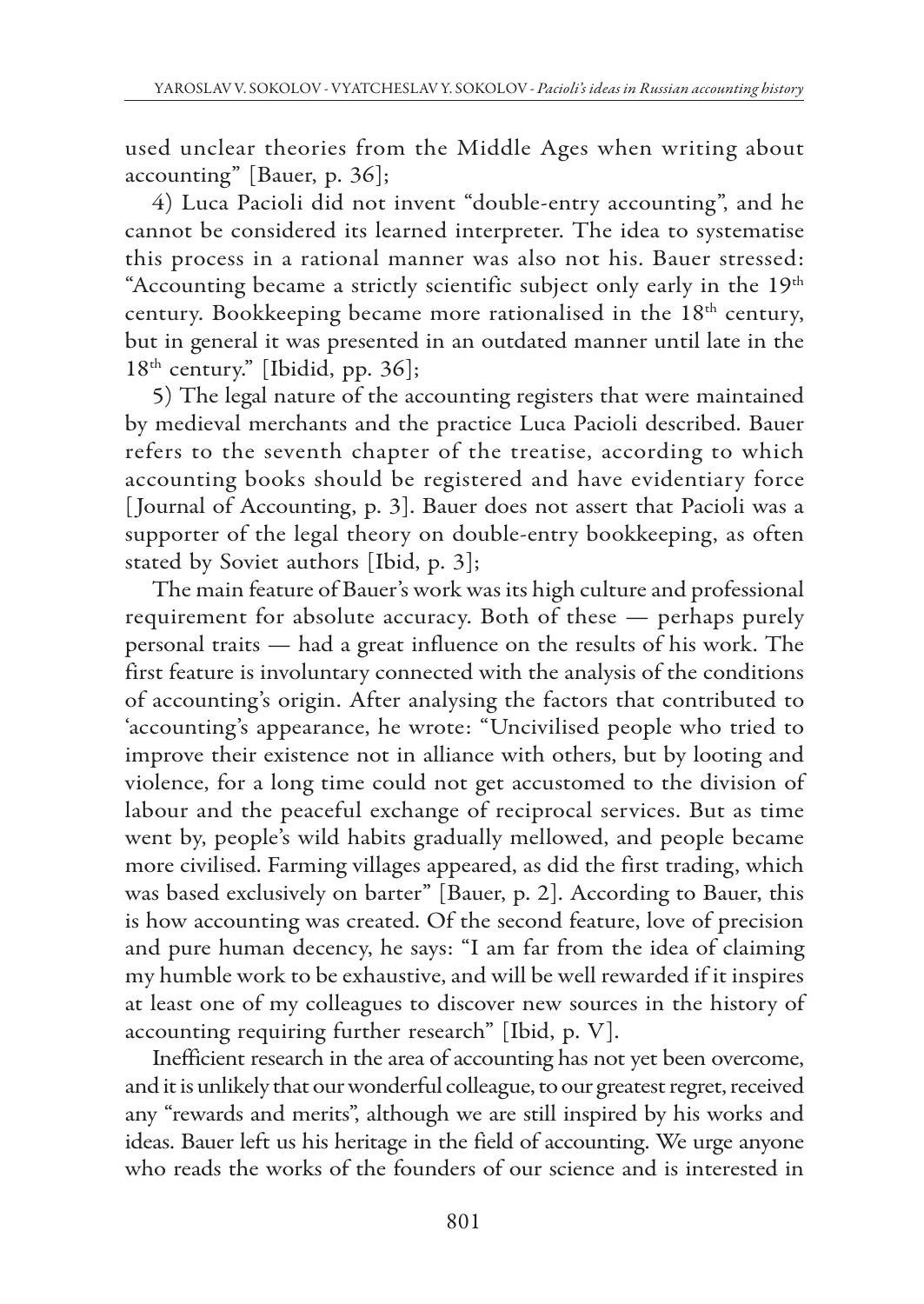tracing the evolution of accounting theory, especially in the early stages of its development, to pay special attention to the works by Bauer.

If Bauer mainly read Pacioli's text and Rudanovsky was inspired by its fire, then, starting from S.M. Baratz, there appears a desire to interpret Pacioli's accounting study as it relates to social and economic issues rather than in the linguistic or accounting sense. This will subsequently influence the history of Russian accounting in a most deplorable way. S.M. Baratz (1850–1913) was under the considerable influence of wellknown economists and historians of national economy, Max Weber (1864–1920) and Werner Sombart (1863–1941).

Baratz was fully influenced by theirs ideas, retold them, simplified them and, sometimes, vulgarised them. It seemed that none other than Pacioli was the one to express the capitalist spirit as he "thus provided the new business system with the tools to practically apply business systematisation consistent with its essence" [Bookkeeping, 1904, p. 146]. And if before Luca Pacioli's time, crews of bookkeepers (similar to modern Russian auditors) could be engaged by an entity to "restore an accounting system" or "prepare a report", then starting from Luca's time (the beginning of capitalist thinking and mentality) the "spirit of capitalism", as Weber and Sombart put it, gave rise to professional accounting activity, and from then on there was no capitalist entity without an accountant. Accountants were needed to help make management decisions rather than to calculate taxes, though this could be important too. It was then, and not in the beginning of the 20<sup>th</sup> century, that what would later be called management accounting was born. Baratz wrote, "But all the same, Luca Pacioli was the first who, by way of scientific development, made double-entry accounting a generally accessible accounting tool, thus breaking again with the old, highly personal empiricism of the profession" [Bookkeeping, 1904, p. 147]. But "this spirit of reporting and schematics," Baratz continued, "was gradually becoming popular with all layers of the population, thus opening new power sources for capitalism" [Ibid, p. 148]. And then we have what Karl Marx called commodity fetishism: "First property turned into personality, and now gradually personality has become a thing [Ibid, p. 148]. And this is all directly related to accounting. Baratz cites Zaidler: "Accounting is aimed at bringing into the open the capital used in business in such a way that, in accordance with the structure and breakdown of the enterprise, one starts to see how the property is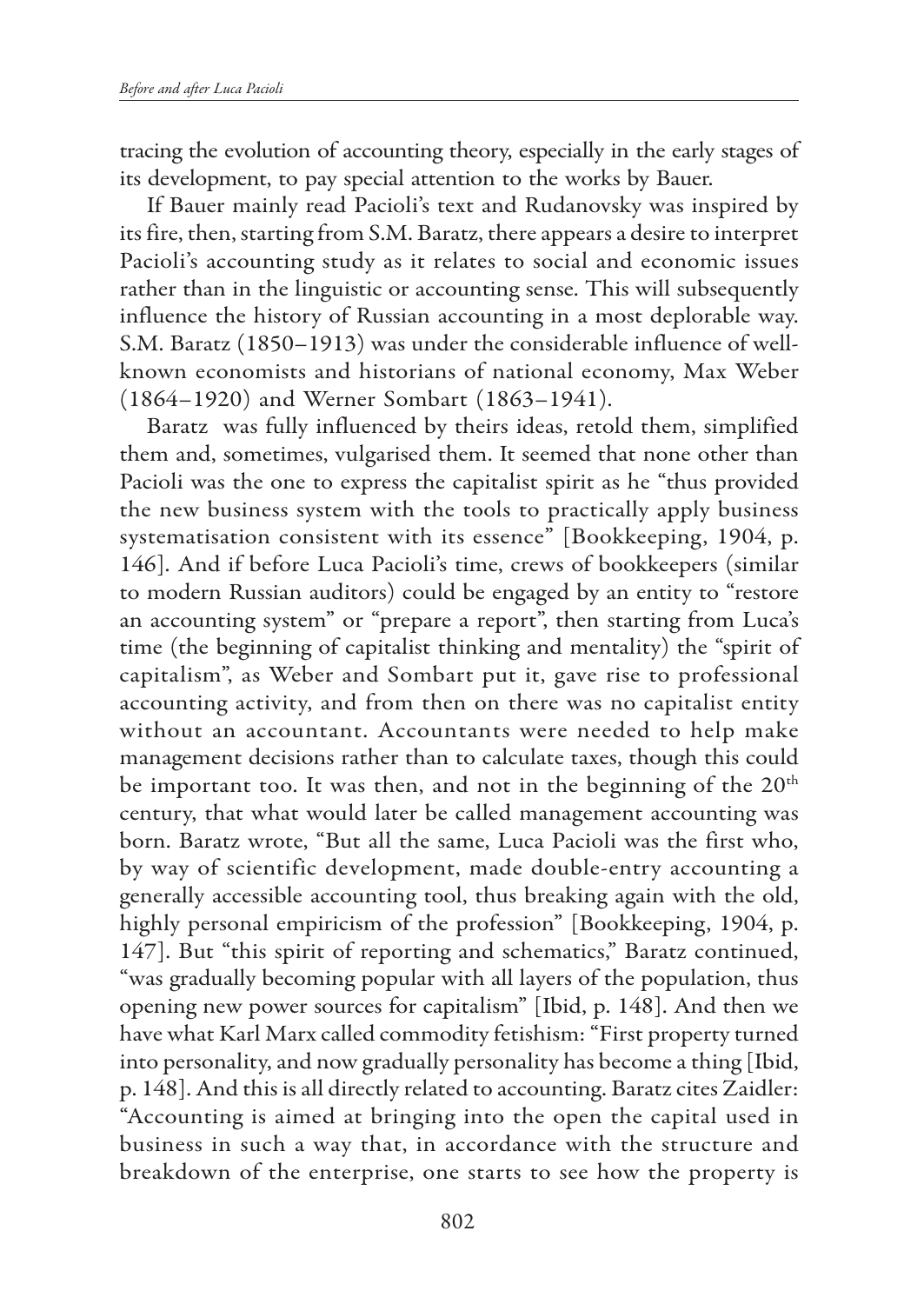operating in each of the business's segments, and, in parallel to the enterprise's progress, all business facts. I.e., events causing any change in property are presented in such a systematic manner that the enterprise's own system represents the bookkeeping system as well" [Ibid, p. 148]. And of course, the worldview of the people that form one or another community is the most important thing. Capitalism is possible when the "words 'debit' and 'credit' flare in golden letters over the whole business community" [Ibid, p. 148]. This passage echoes the title of the famous novel by Gustav Freytag (1816–1895): " Soll und Haben Debit and Credit" (1855), which praises the real joys of petit bourgeois welfare.

Thus, Baratz associated L. Pacioli's name and works with the emerging spirit of capitalism, but he could not decide for sure whether the Franciscan monk should be considered this spirit's creation (like Weber) or vice versa, its creator (like Sombart). However, the very attraction of socio-economic considerations to accounting literature, no matter how successful, became an unlucky omen.

After the Great October Socialist Revolution, the name Luca Pacioli was still well known within the academic accounting community, but it was somewhat like an icon for most of them — and nothing more. This does not refer to those who specially studied the treatise on accounts and records. Those who were engaged in this study, however, treated Luca Pacioli differently in different decades of Soviet history. Therefore, let us consider the evolution of opinions of Luca Pacioli's work during the years of Soviet rule.

In the first months after the October takeover, accountants did not even realise what had happened. Being true scholars, they did not concern themselves with policy and continued to write and publish what they had written and published throughout their lives. However, sweeping changes started in the spring of 1918, and here new accountants emerged from the lower levels of the profession who were sure that capitalism, together with the capitalist double-entry accounting system, had reached their end. The spokesmen for these views were P. Amosov and A. Savich, founders of the extraordinary accounting system. "It is characteristic," they wrote, "that accounting, as a more or less arranged system, emerged in Italy, a country of strict classic capitalism in the said epoch. The need for accounting is felt most strongly there. The author of the first comprehensive accounting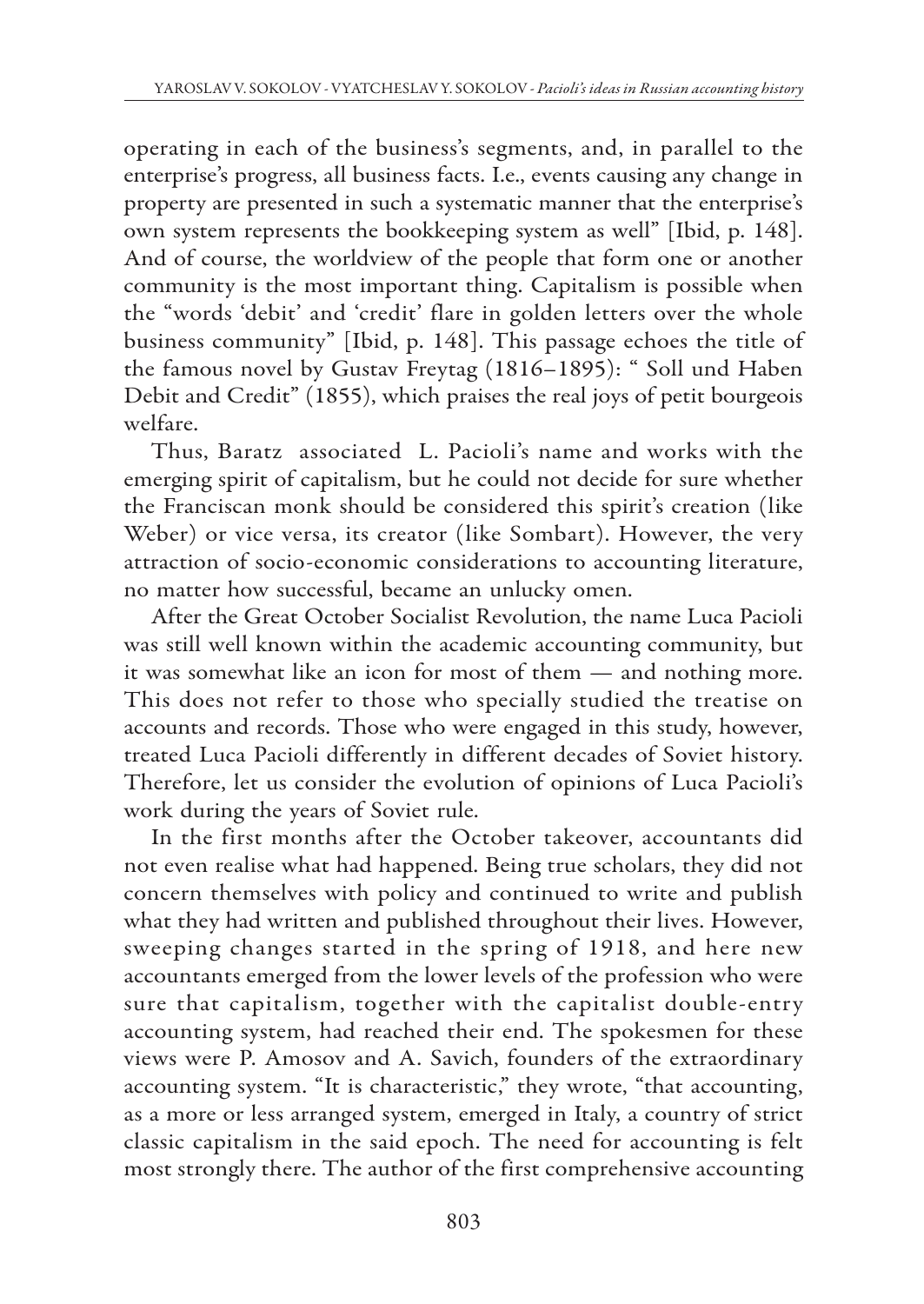manual, which appeared in 1494, was a monk named Luca Pacioli. His theory in general resembles today's double-entry accounting" [Amosov, p. 8]. However, under socialism "we sentence double-entry accounting to death and claim that double-entry accounting principles as a bookkeeping science have become outdated in the socialist economic environment" [Ibid, p. 26], and the authors believe that it is high time to put the capitalist material bookkeeping system "on the shelf of history together with the spinning wheel and bronze axe" [Ibid, p. 4]. So, Luca Pacioli, the founder of double-entry accounting, and his treatise became outdated. The proletariat did not need him or his work — double-entry accounting was liquidated.

The best who survived the revolution continued to work. They could not overlook the genius of Pacioli. And they continued to study his writings. Among them were A.M. Galagan and N.S. Pomazkov.

A.M. Galagan (1879–1938) received his education in Italy, studying under F. Besta, but, strange as it may seem, was not affected by anything that the great Italian scholar wrote about Pacioli's writings (and his possible plagiarism thereof ). In writing his numerous books, however, Galagan could not overlook the work of the famous mathematician. We should mention two interpretations of the treatise on accounts and records made by Galagan. In 1927, he includes a special paragraph, "Luca Pacioli and his impact", in his work "Accounting in its Historical Development". As follows from the heading, the work is focused on the impact of Pacioli's treatise, which was so great "that the writings of Italian, Flemish, French, German, English and even Russian authors of the period up until the middle of 17<sup>th</sup> century represented either a wordfor-word translation or revision of L. Pacioli's work" [Galagan, 1927, p. 72]. This statement, the fallaciousness of which was shown above, had a telling impact on the subsequent development of accounting theory, and a diagram of this alleged impact was even reproduced in the writings of the famous Polish investigator I. Scheffs. Considering the same ideas that, in his opinion, had a huge impact on the development of accounting theory, Galagan first and foremost stresses that Pacioli supported personification, i.e., he sort of personified accounts and, according to Galagan, reduced double entry to the formula "such-andsuch account should correspond to such-and-such account" [Galagan, p. 71]. In his later work, Galagan interprets Pacioli's explanation of double-entry principles in a slightly different way. "Explaining the rules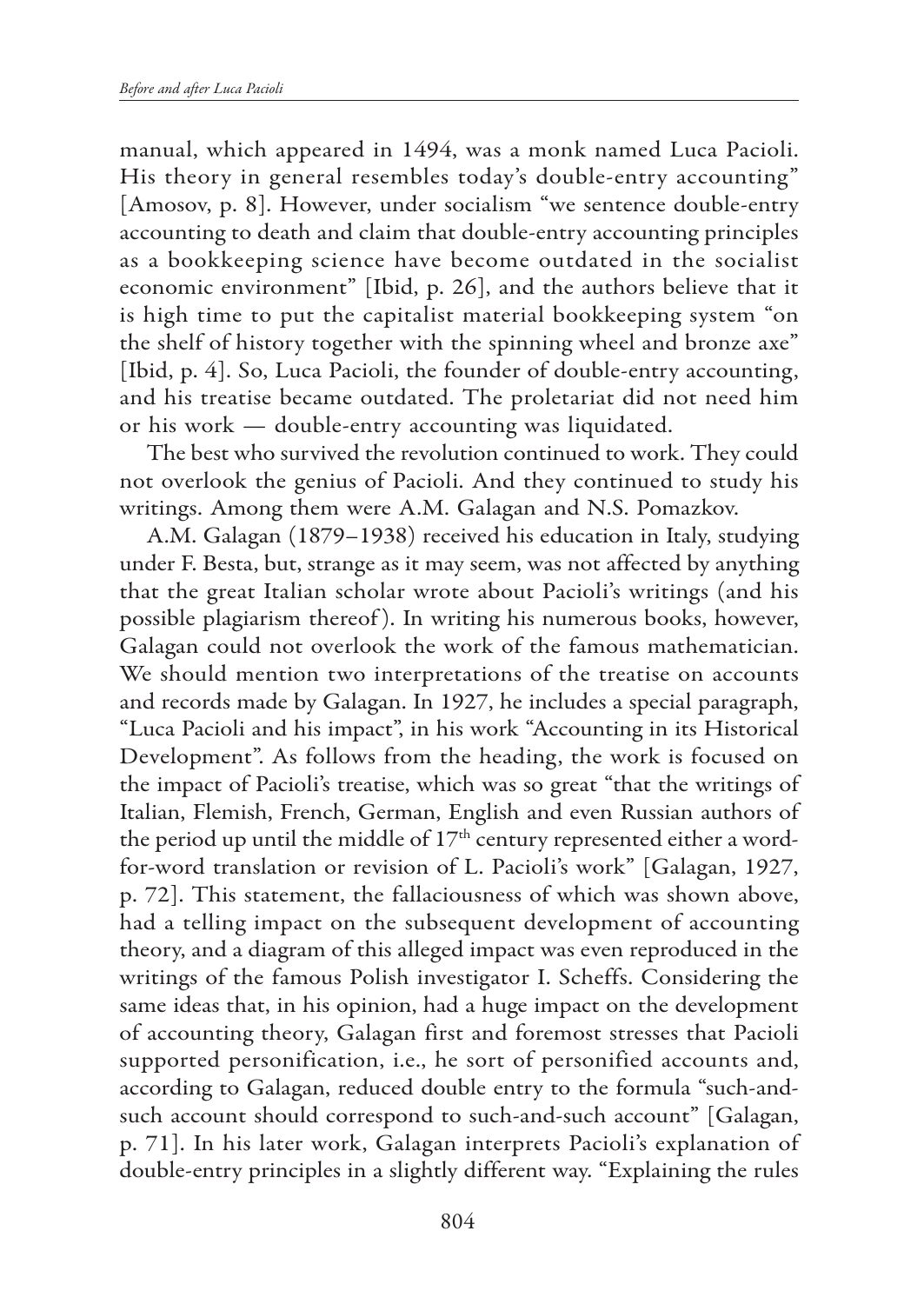of making accounting entries," wrote Galagan, "Pacioli suggests treating each account as a debtor or creditor with regard to the owner. Therefore, Pacioli personified all accounts, believing that each of them could be treated as a live debtor or creditor, receiving or transferring various items" [Galagan, 1928, p. 200-201]. And further, Galagan qualifies his interpretation of Pacioli's description of double entry as "the foundations of legal theory" [Galagan, 1928, p. 200]. In reality, Pacioli did not have any "foundation of legal theory", if it assumes personification (rather than personalisation) accounting of cashier (rather than cash), of storekeeper (rather than goods), etc. While Pacioli, at best, assimilates (analogises) material accounts with personal accounts, and there are, of course, no grounds for designating Pacioli one of the founders of legal accounting theory, the more so because Galagan himself states that "However, Pacioli does not give any theoretical elaborations" [Galagan, 1927, p. 70]. In Galagan's opinion, there are two weaknesses in the treatise: 1) accounting is not divided into synthetic and analytical; and 2) the method of checking the allocation of entries to general ledger accounts is primitive [Galagan, 1927, p. 71].

N.S. Pomazkov (1889–1969) expounded on Pacioli's ideas twice [Pomazkov, 1929, 1940], but his main intention was not to refuse Galagan's to say the least disputable interpretation of Pacioli's personalistic ideas, but, on the contrary, to actively support them by all means possible. In "Accounting Theories" he provides rather long citations from Chapters 12, 22, 23 and 26, which should, in the analyst's opinion, confirm Galagan's interpretation. It is interesting that Pomazkov, a true scholar, hated Galagan, but in his criticism of him [Pomazkov, 1929, p. 28–31], he actually identified with him [Ibid, p. 34 – 35] in interpreting the treatise. I think that this is explained by the fact that Pomazkov himself was not an original thinker and preferred to criticise rather than generate new ideas. In "Accounting Theories" Pomazkov, as though developing the traditional Russian thought on the treatise's impact on the subsequent development of accounting, stated that the treatise gave the strongest impetus to personalistic theory development. We may say that up to the middle of 19<sup>th</sup> century, personalistic theories dominated [Pomazkov, 1929, p. 35]. And although Pomazkov, in the spirit of ancient investigators and Galagan, writes about "the strongest impetus", we, nevertheless, see how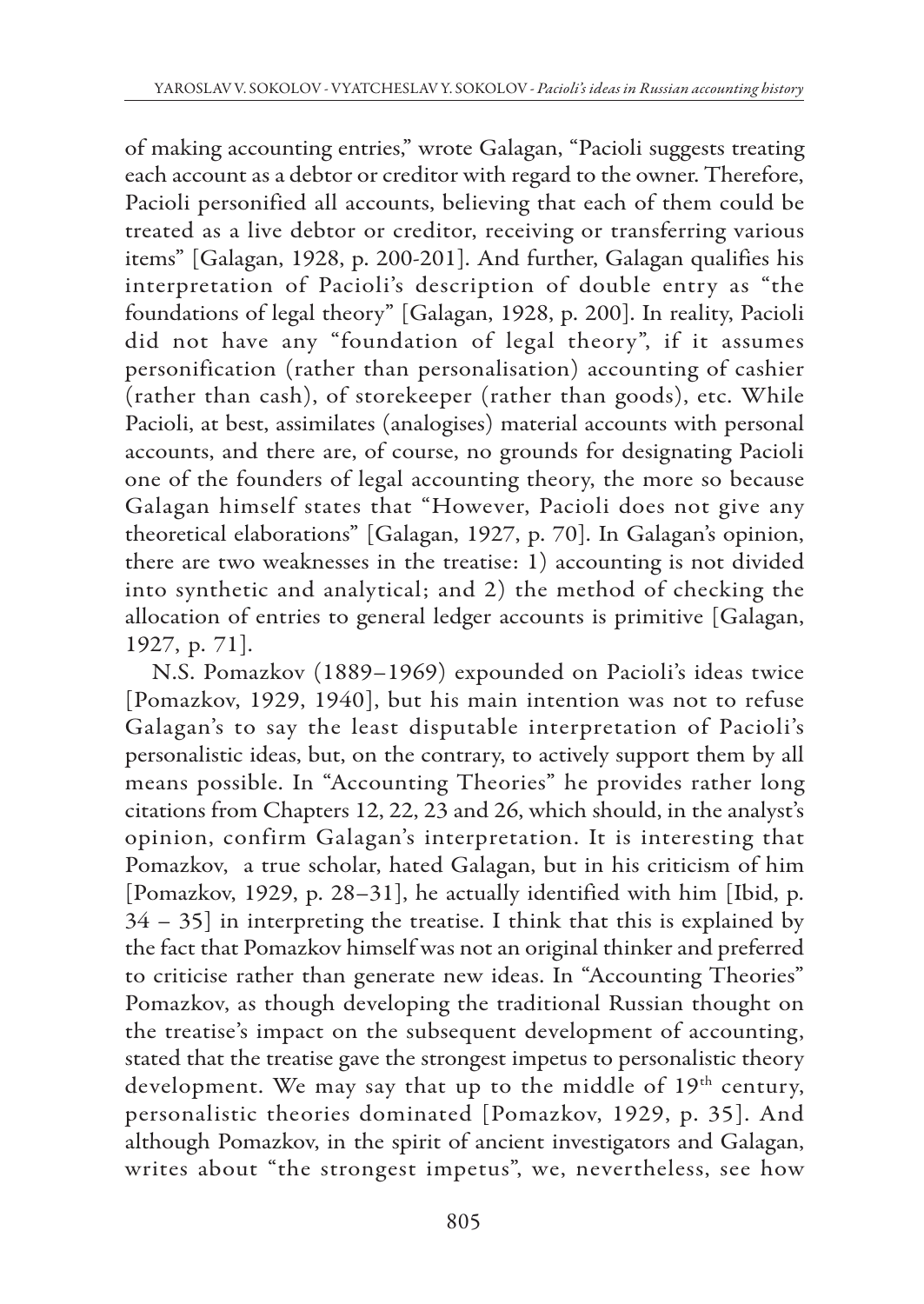Pomazkov tries to covertly correct his predecessors: 1) He does not say (as Galagan does) that all subsequent authors only rewrote the treatise, but underlines its importance – "gave the strongest impetus"; and 2) not to the development of accounting in general, but to the theory of personalisation of accounts. After that, Pomazkov, as if in support of Galagan, associated the theory of personalisation with legal theory, and discrepancy between the scholars is removed. Later, analysing the treatise in a doctoral thesis, Pomazkov will stress that Pacioli's representation "corresponds to the scheme of merchant capital's normal turnover" [Pomazkov, 1940, p. 933]. However, it is not quite so. Pacioli's work concerns only a reflection of the economic facts that accountants are faced with in their work.

The enormous changes in the economic and intellectual life of our country that were caused by the "Time of Great Change" did not extinguish interest in Pacioli's work, but, on the contrary, stimulated it. This was connected with the fact that it was now necessary to give a class label to everything and everyone. The situation with Luca Pacioli was difficult: on the one hand, he was a great mathematician, a man of the Renaissance, a friend of Leonardo da Vinci, and, therefore, could be praised, but on the other hand, he was a monk, a geologist, a representative of the reactionary clergy who propagated capitalism, and, therefore, should be abused. It was impossible not to write about him, but it was unclear what to write in order to escape the fire of party and criticism on principle.

This gives rise to duality in evaluations. "Pacioli," wrote the future and deserving man of science of the USSR P.V. Mezentsev (1896–1981), "actually was the first to systematise and generalise merchants' then accounting practice based on a dual accounting system. Pacioli laid the foundation for the literary development of capitalistic dual accounting methods. He systematised and generalised the existing accounting practice that was used in the period of merchant capital's development, which was further developed and improved in the epoch of capitalist production" [Mezentsev, p.8]. A.I. Lozinsky (1894–1948) saw Pacioli's achievement in the fact that he "created an accounting instrument necessary for emerging capitalism" [Lozinsky, p.7]. And, pushing this idea further, A.K. Faradjev wrote: "From the 13<sup>th</sup> to the 15th centuries, Venice played a critical role in international commerce and demonstrated prosperity of trade and lending. The bookkeeping that was maintained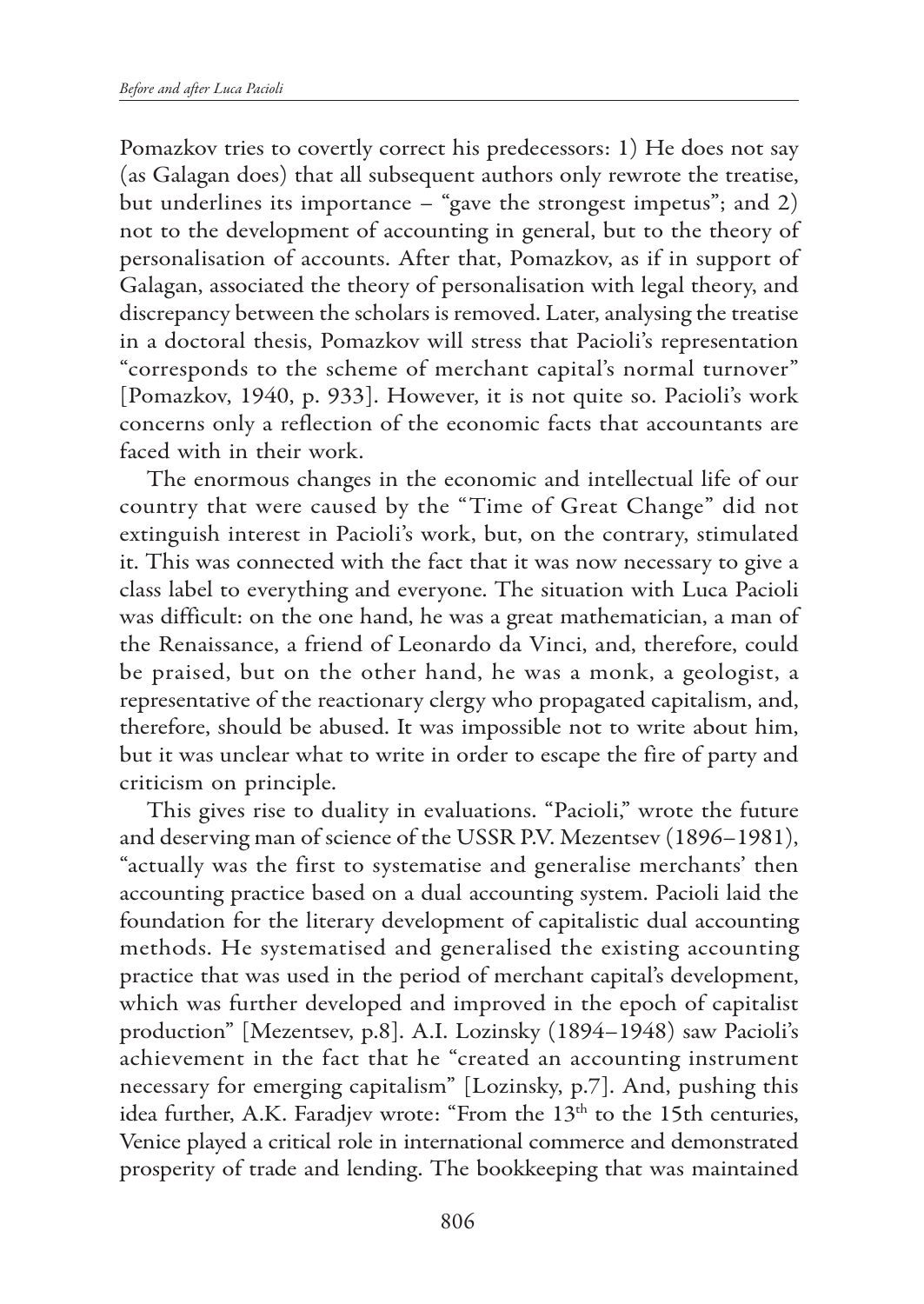here by large merchants and bankers must have been advanced" [Faradjev, p. 231]. The same ideas were supported by a former priest, and later an active communist, Professor N.A. Kiparisov (1873–1956). "L. Pacioli," wrote the patriarch of Soviet accounting, "in his treatise, by giving a closed system of accounts with the capital account in the centre, highlighted new production relations that appeared as a result of the starting decay of feudalism. The class nature of L. Pacioli's work is vividly seen in the fact that he fights against decaying capitalism and raises the role of merchant's capital" [Kiparisov, p.285]. Then, Kiparisov emphasised the role of the merchant in early capitalist society. The former priest, who accepted Marx and Lenin instead of Jesus Christ and the Holy Virgin, cited Pacioli, not without covert envy: "Merchants should play a leading role among other Italians" [Kiparisov, p. 285], and this is not by accident, as "more is needed to become a good merchant than a doctor of law." Here it is unclear whether Luca Pacioli justifies the higher income of merchants as compared with intellectuals' salary, or is deeply hurt by the society that does not appreciate its intellectual elite and flirts with sellers.

In this case I think that Pacioli fully supports the first interpretation — it is based on the fact that a merchant, contrary to a professor receiving a salary, does not have fixed earnings and always runs risk, his purpose is profit, and in the Middle Ages, people had not yet learned to proudly say that their purpose was generating profit — not salary, wages or alms, but profit, and the more, the better for everyone. This detail of the treatise was noted by a magnificent Soviet accountant, a former white officer and one of the founders of socialist accounting, I.A. Koshkin (1895–1980). "The main and critical goal of capitalist accounting," he wrote, "is the determination of net profit." And in confirmation of these words, Koshkin cites Pacioli: "The purpose of every merchant is to receive a lawful and appropriate benefit for selfsupport. Therefore, merchants should set to work in the name of the Lord and make every record with His Holy Name in mind," [Koshkin, p. 310].

From there, Soviet authors will in every possible way stress that Pacioli protected an ultra-immoral thing — the principle of commercial confidentiality. Koshkin and Kiparisov pointed out how Pacioli interpreted a chronological record book (journal). Since this book includes the entire inventory, "many people use to include their own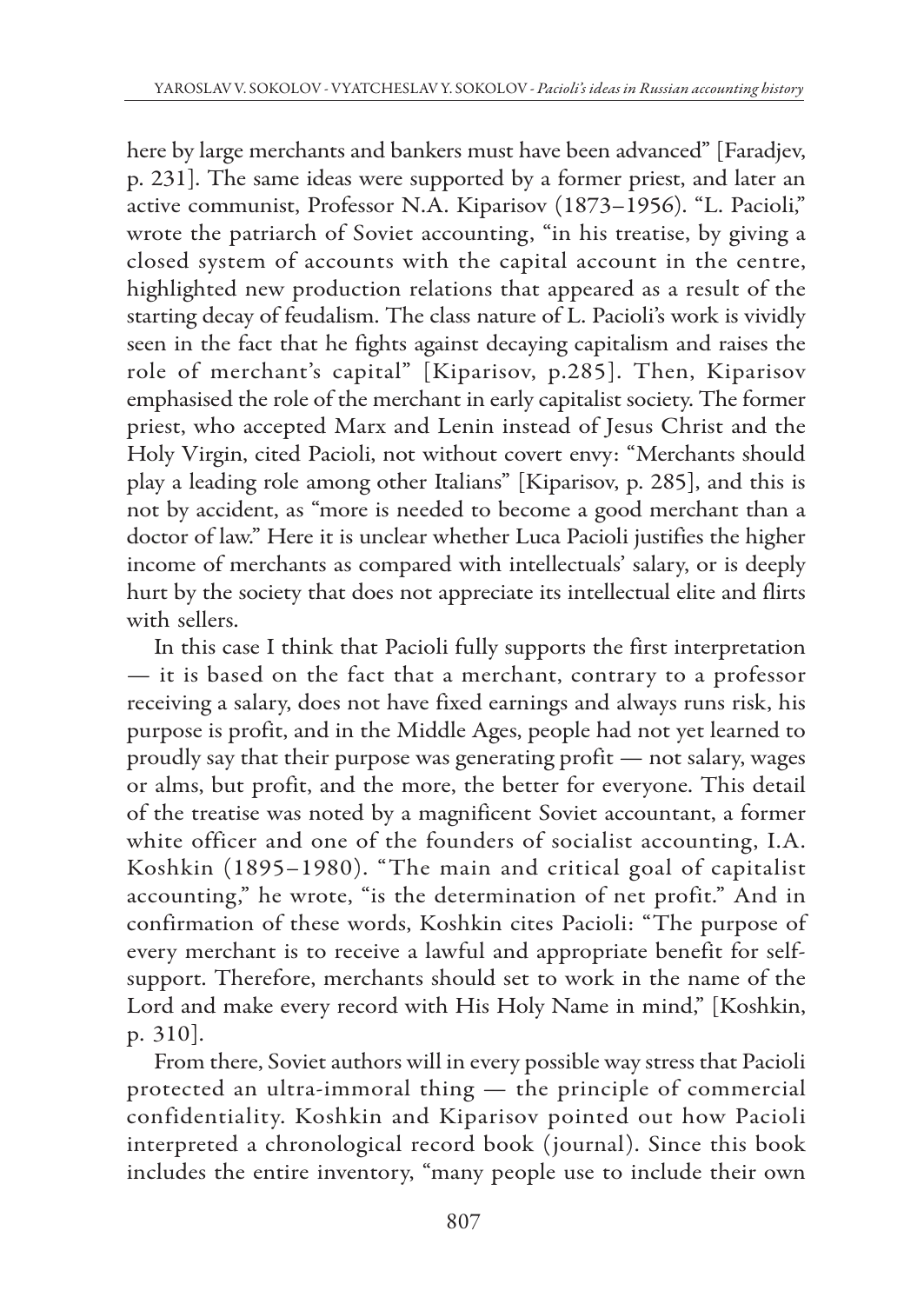inventory in this book" [Kiparisov, p. 323] and therefore, wrote Pacioli, this is "a secret book" [Kiparisov, p. 286]. "And indeed," continues Kiparisov, "L. Pacioli recommends that a merchant make entries to the book himself and keep it in a box, or a bag tied with a cord, depending on the prevalent custom" [Kiparisov, p. 288]. By the way, this secrecy confused Soviet accountants, as they sincerely believed that no one, especially not commercial labourers, should keep any secrets from the party and the government.

All the above approaches had a socialist and political tinge harmonious, perhaps, with Russia of the '30s or '40s rather than Italy at the end of 15<sup>th</sup> century. And from this position, the evaluation of double-entry accounting given by Lozinsky is very important: "Pacioli creates an accounting instrument necessary for emerging capitalism" [Lozinsky, p. 7]. An instrument is a very good name for the doubleentry accounting system in general. And the same authors who performed socio-political analysis of Pacioli's work to a certain extent contributed to the interpretation of ideas contained in his treatise.

Substantially, these authors do not open anything new. All of them echo Galagan and Pomazkov in repeating the commonplace statement that Pacioli, although not being the founder of double-entry accounting, was at least the author of its personification. Koshkin, like Pomazkov, identified Pacioli's questionable personification with the legal interpretation of a double entry. "Since each transaction," wrote Koshkin, "is conducted between two subjects and contains two elements — the right of one and the liability of the other — it is obvious that each transaction should be recorded twice, with the recipient's account debited and the transferor's account credited" [Koshkin, p. 289]. All of this had nothing to do with Pacioli, as Koshkin actually refers to a personification rule of E. Degrange rather than Pacioli's. However, this approach to the ideas of the father of modern accounting remained unchanged until recently. And later, V.A. Mazdorov will call Pacioli "the founder of legal theory" [Mazdorov, p. 22], although Pacioli did not give or assume any legal interpretation of double entry. As if understanding this by insight, Koshkin interprets Pacioli's understanding of a double entry as a purely technical method that allows one to simply review the accuracy of posting to accounts. In confirmation of this idea, Koshkin — and not without reason refers to the following in the treatise: "If both of these amounts are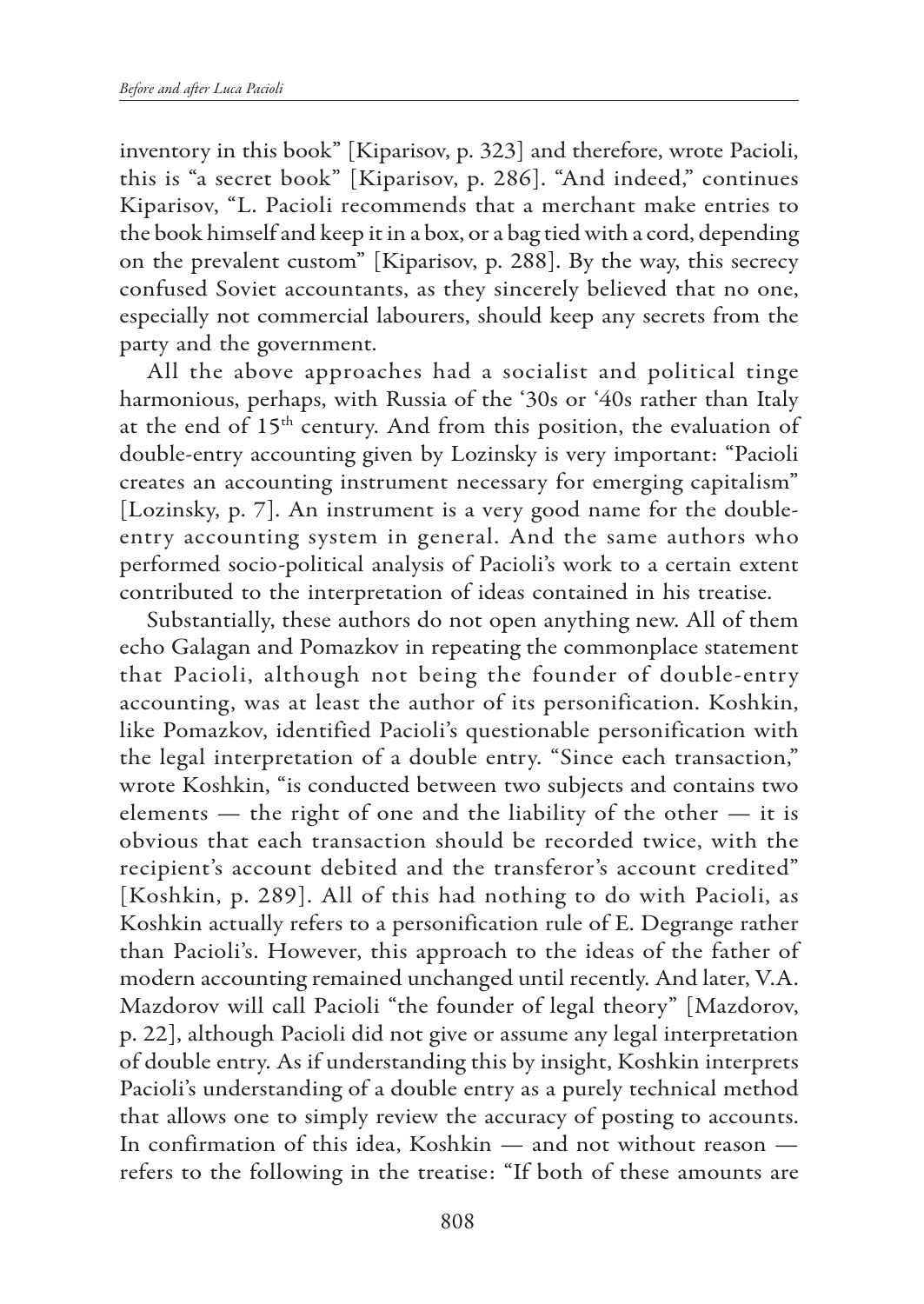equal, i.e., if one coincides with the other, you may conclude that your book is maintained accurately and the balances are shown correctly" [Kiparisov, p. 356].

Kiparisov considered double entry's origination not from the point of view of its interpretation, but rather, from the side of the nature of accounting records. If Koshkin tried to see personification behind allocation rules, Kiparisov managed to derive an almost up-to-date classification of accounts from Luca Pacioli's text. Kiparisov found three groups of accounts with Pacioli: 1) main, or inventory, 2) resulting and 3) operating accounts.

According to Kiparisov, main accounts include a) cash; b) property; c) goods; d) settlements; e) capital; resulting accounts a) expenses relating to goods — distribution costs; b) merchant's household expenses; c) profits and losses; and operating accounts — the travel account [Kiparisov, p. 287]. It should be noted that this approach is a certain modernisation of the chart of accounts provided by Pacioli. Of course, he does not provide a classification of accounts, although he gives a classification of economic barter transactions. And this is natural, as the level of abstract concepts had not yet spread by the end of the 15<sup>th</sup> century. Faradjev went further in modernising Pacioli's ideas, interpreting medieval accounts in the most up-to-date manner [Faradjev, p. 246-247]. It should be noted that the modernisation approaches developed both by Kiparisov and Faradjev should not be criticised, but, on the contrary, considered an extremely positive instruments bringing Pacioli's underlying ideas nearer to our time and allowing better understanding of them. The question is whether a particular method of modernisation helps to achieve this goal, for example, Kiparisov wants to somehow interpret the treatise's economic content in a modern way. Thus, he quotes Pacioli: "A merchant records his deals, large and small, in the order they occurred" and not without naiveté concludes, "Therefore, the accounting item at that time was capital and its circulation in the economy" [Kiparisov, p. 286]. Pomazkov links capital circulation to the structure of the book and this was a mistake, but associating capital circulation with the sequence of records is more than a mistake, as cash movements are accounted for depending on the goals the owner sets for the accountant, rather than as if reflected in a mirror. Since Kiparisov states otherwise, he might have seen something more in the treatise than was written in it.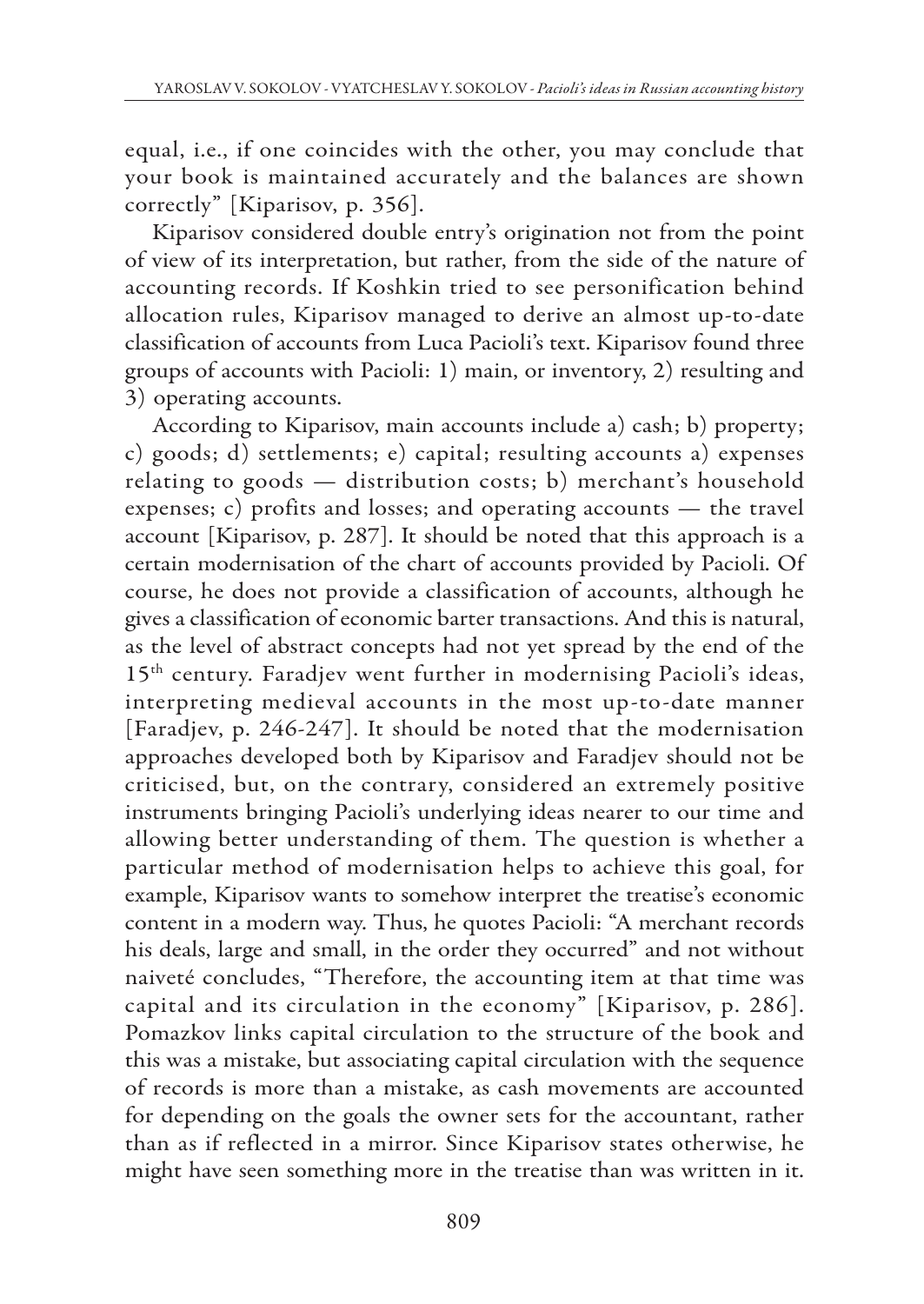Similarly, Kiparisov stressed control functions: "Already in the days of Pacioli (and actually, even earlier), accounting required mandatory stock-taking" [Ibid, p. 286]. This statement fully conformed to the spirit of the period of Great Terror, which limited accounting in our country to permanent stock-takings, and the accountant himself was made an official snitch, if not a secret informant.

In finishing the overview of the analyses of the treatise made in the hard days of

Stalinism, it is necessary to note two more issues: a devoted statement by Kiparisov that "starting the '60s and until the end of the previous century, the most popular book on accounting was the manual by A.V. Prokofiev. This manual describes an old Italian form of doubleentry accounting from Pacioli's days" [Ibid, p. 287] and a rather long list of what is missing. "The bookkeeping system," wrote Faradjev, "described by Luca Pacioli does not know a single element of today's accounting (regular control, documenting economic transactions, synthetic accounting and reporting)" [Faradjev, p. 235]. The first statement reminded Kiparisov of his youth and his manual; the second, in the opinion of Faradjev, should have protected the treatise from possible criticism in light of the forthcoming dark events preceding Stalin's death.

The fact is that the year when Faradjev's book was published in remote Baku opened one of the most grim pages in the history of our country. It is called "the fight against rootless cosmopolites". The essence of the fight was multifaceted, but the ideological background was such that almost all discoveries and inventions were attributed to Russian people, while references to foreign scientists were considered "bowing and scraping before foreigners". Xenophobia triumphed in all areas of intellectual life. In 1949, when one of the authors was eleven, he heards a conversation between Pomazkov and his father. Pomazkov told that one must no longer refer to the Catholic monk or mention his name in lectures and books. You should just say that double-entry accounting appeared between the 13<sup>th</sup> and 15<sup>th</sup> centuries and became widely used, without specifying the place. The birthplace of duble entry was covered by a veil of secrecy.

Xenophobia ended together with the era of "the Leader and Teacher of all Times and Peoples". Accounting history was in the focus of interest again. The translation of a work by Raymond de Rouver by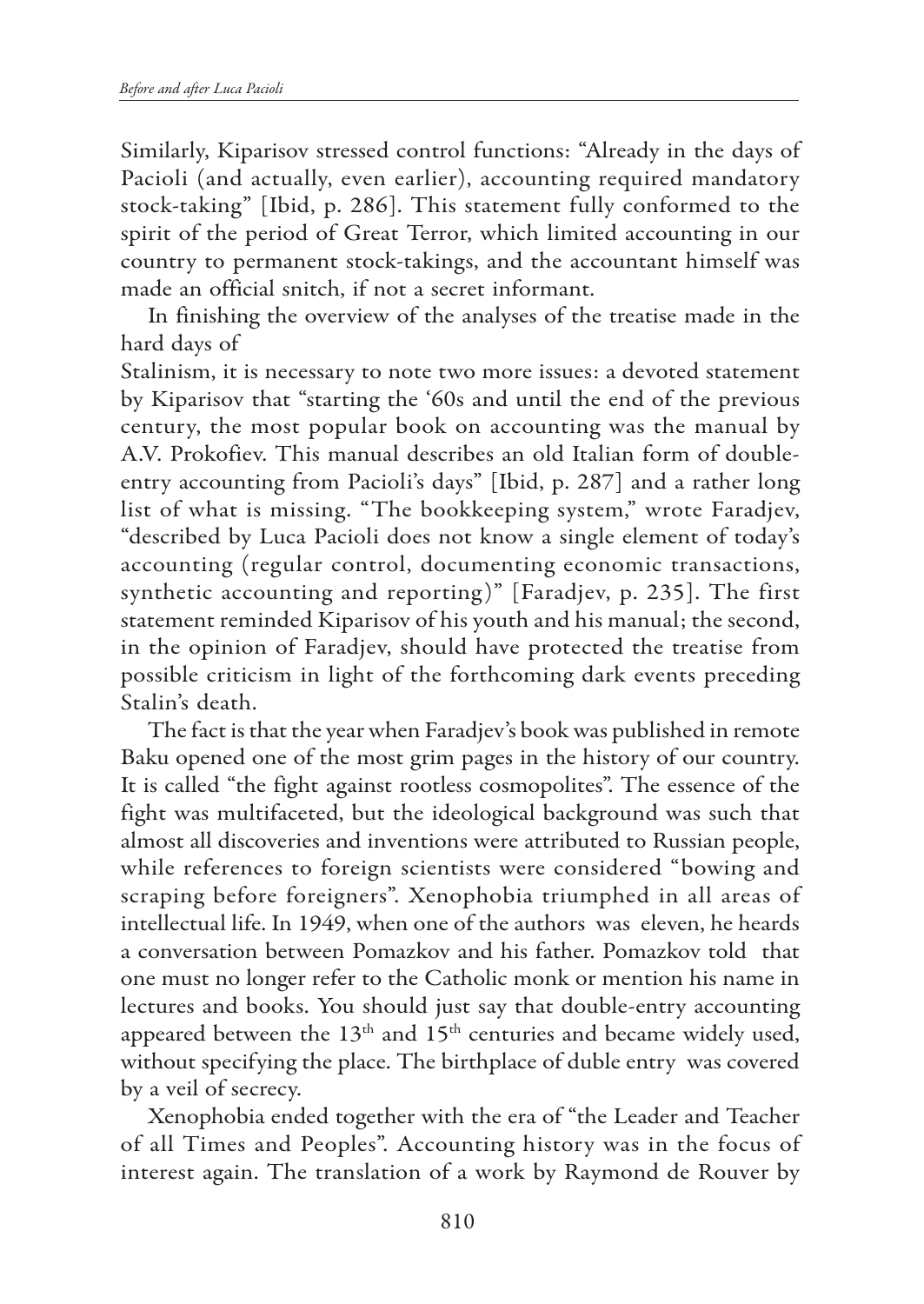A.F. Mukhin and edited by N.R. Weizman was the first sign of this interest. However, "one swallow does not mean spring". Letters by Professor N.V. Dembinski from Minsk triggered these events. In the early seventies, the professor was reminiscing on his youth, and being a fan of accounting, he could not help but remember Luca Pacioli, the Father of Accounting. It was a shame that young people and others did not know the first and fundamental work on accounting. And in the Soviet manner, Professor Dembinski began to write long letters to all the government bodies, up to the Party Central Committee. The soviet system had its own rigorous procedures: if a worker (professors also fell into this category) wrote to a public office, the head of the office or responsible employee acting on his instructions must reply within a set amount of time. Professor Dembinski wrote through the official channels but the authorised people did not understand what he was writing about, as no one knew who Luca Pacioli was. Nevertheless, they did not want to reject his request. These responsible Soviet workers forwarded all letters from the honoured man of science of the Belorussia to publishing agency «Statistica». The publishing agency didn't have a clue who Luca Pacioli was, but they had Fedor Davidovich Livshits, a consultant, remarkable statistician and a connoisseur of the Russian language. As Livshits knew everything about Luca Pacioli, even his mathematical works, and appreciated the Franciscan monk as a great specialist in stylistics, he recommended publishing his treatise on accounts and records. Following Livshits' advice, I was assigned to prepare the treatise manuscript for a modern edition. The publishing house had never heard my name, and they were uneasy about my young age. Nevertheless, the public office was notified that the treatise on accounts and records by Luca Pacioli was included into the Statistica publishing plan. The treatise was published in 1974 with good typography and a circulation of 8,000, and a new and improved edition came out in 1983 with a circulation of 10,000. Both editions (1974 and 1983) quickly sold out, but the accounting community was not impressed, and there were no masses of workers studying the first book on accounting. It is true that the accounting community came to know the name of Luca Pacioli better, but for most intelligent representatives of our profession it became, and had already been for some time, similar to what icons were to our ancestors: you entered the house, crossed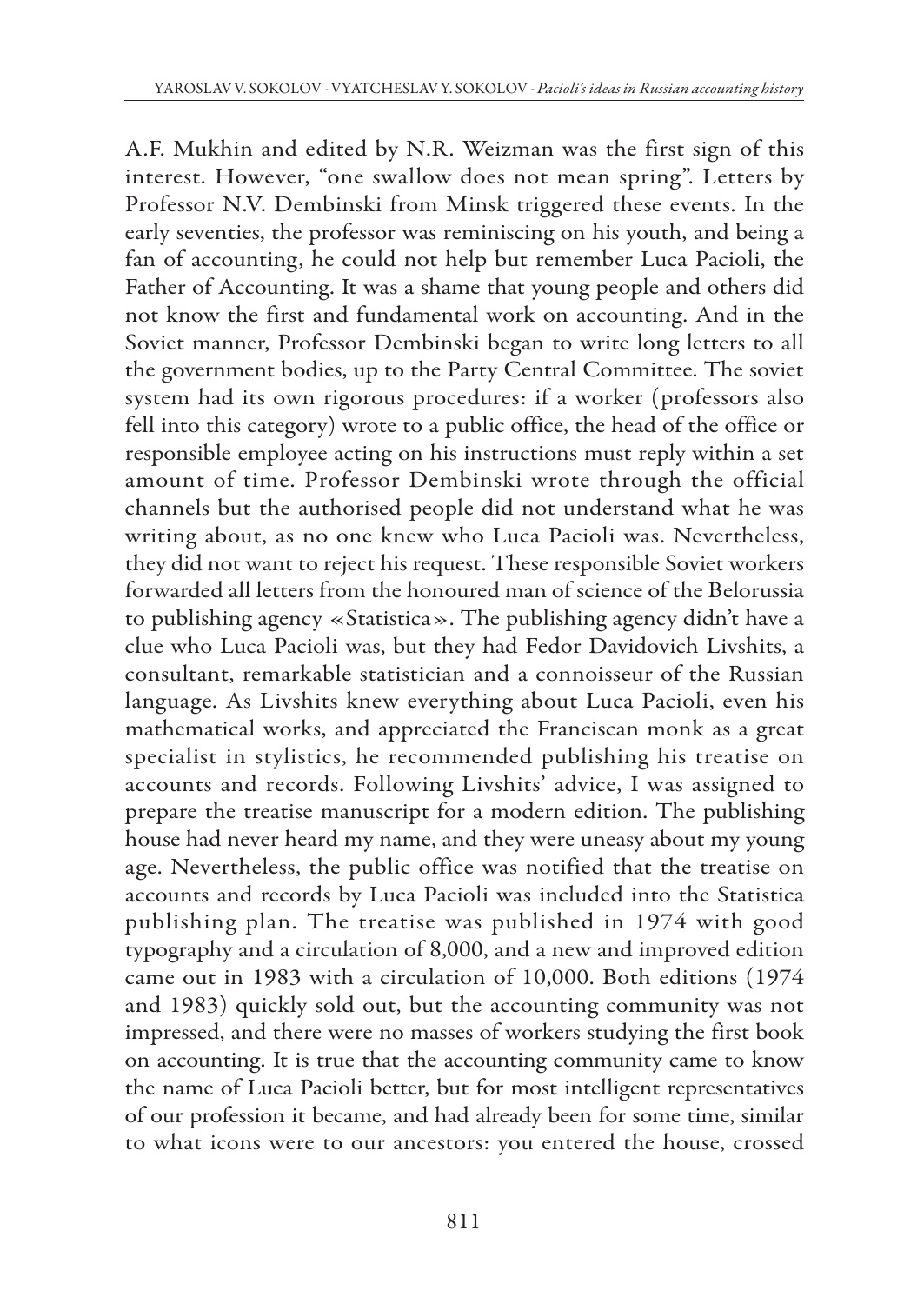yourself, got down to your chores and forgot about God and the evangelic morals.

This is, perhaps, not unique to Russian or any other accountants. The following are two excerpts from generally accepted American textbooks (both translated into Russian): "Double-entry accounting emerged in the Renaissance era. Its first systematic description appeared in 1494, two years after Columbus discovered America. This was done by Luca Pacioli, a Franciscan monk and a friend of Leonardo da Vinci [Needles, p. 37], and "In the 15<sup>th</sup> century Luca Pacioli, a Franciscan monk, documented the procedure for double-entry accounting, according to which the duality of each accounting transaction was expressed in the debit amount equalling the credit amount or balancing it" [Anthony p. 63]. While Bauer, not without proud naiveté, wrote in 1913 that "we can clearly see the great interest inspired by Pacioli's treaties" [Accounting Journal, No. 5-6, p. 3], we do not share the optimism of our predecessor, but do not want to fall into pessimism.

In any case, interest in Pacioli's manuscripts was maintained in one way or another. Indeed, the treatise could not interest the Russian people for the first four hundred years of its existence, as the economic environment of our Motherland was very different from that prevailing in the West. The paradox was that in the  $15<sup>th</sup>$  century, Italy had overcome any prejudice against trading. Curiously, Poggio Brachcholini (1380– 1459), a remarkable humanist, wrote the following about one of his contemporaries: "He was considered to be a merchant and was covered with shame, and he was barely able to marry off his daughter, even with a large dowry, as the unproductive people claimed the t rading business was shameful and obscene" [Brachcholini, p. 154].

By the end of the  $15<sup>th</sup>$  century, there were fewer unproductive people in Europe, and Luca Pacioli was perhaps most revered by the tradesmen. Russian society did not feel this way until the reforms of Peter the Great. The century, which was marked by change in most Western European minds, was very different in Russia. According to G.P. Fedotov: "The 15<sup>th</sup>century is the golden age of Russian holiness, when many reverends appeared in the churches and monasteries that covered the entire Northern, then truly holy, Rus" [Fedorov, V. 1, p. 309].

Monks in the West were developing trade and the market economy, and Russian monks were busying themselves with something else —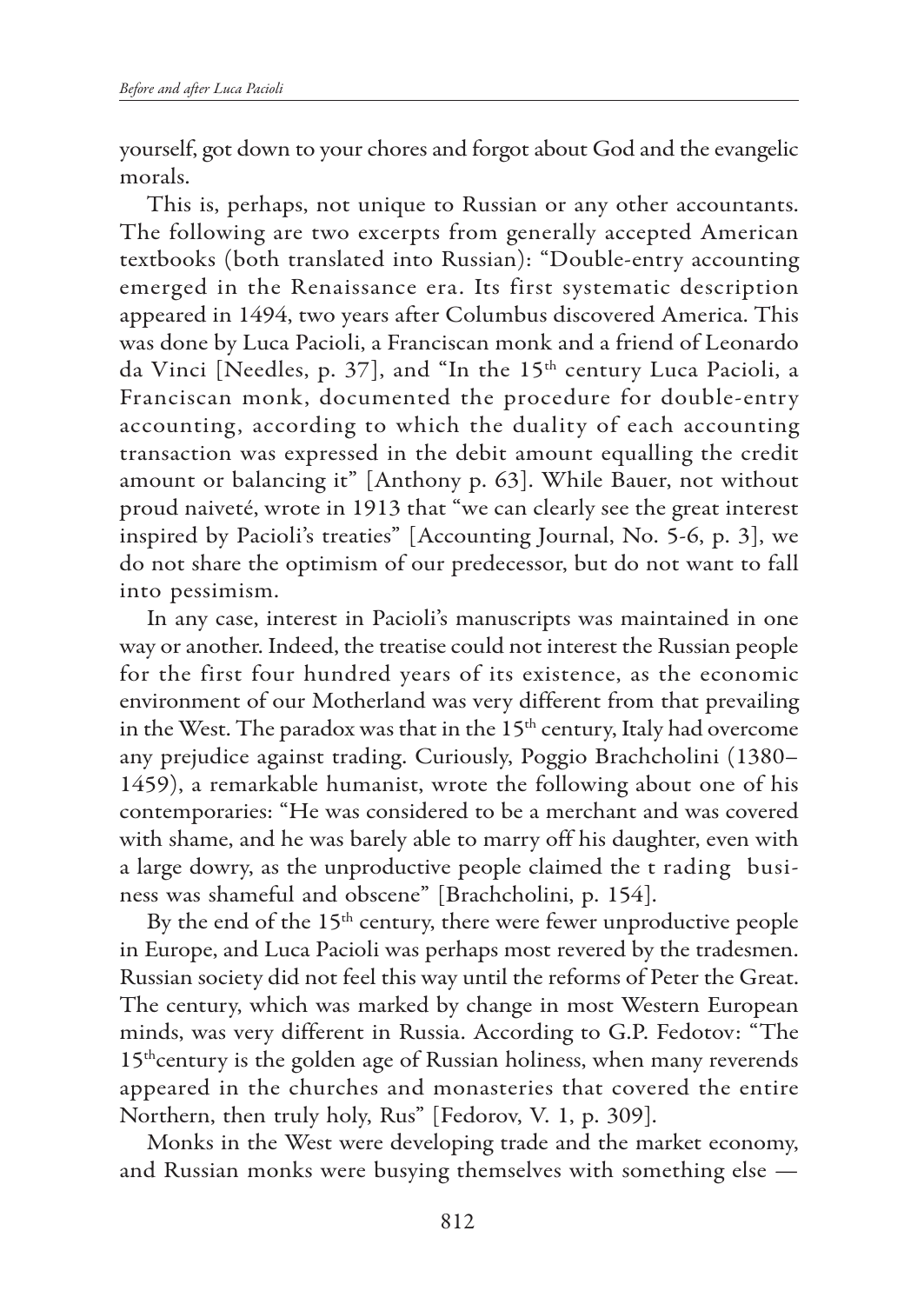increasing their holiness instead of accumulating capital. Righteousness was their salvation, not money. After Peter the Great's reforms, another idea was professed: "Capital should be gained and innocence sustained." While the first could be attracted from the West, the second should be dearly cherished. The double-entry accounting system came into our lives during the 18<sup>th</sup> century reforms, and the name of Luca Pacioli became well-known to the accounting community early in the 19<sup>th</sup> century. Ironically, more, if not sufficient, attention was devoted to Pacioli's works during the years of Soviet power than ever before.

At the end of the 20<sup>th</sup> century Russia went through great changes and started to feel an increased interest to its past. In 2001, the 6<sup>th</sup> edition of the Tractate on Accounts and Records was published. This deluxe publication was more magnificent than all previous ones. M. I. Koutter, a professor from Krasnodar, prepared a new and the most accurate Russian translation of the Tractate. Alongside with other young analysts he continued to study the methodology that Pacioli used in his work. L.A. Kosoreva, who works for the St. Petersburg State University wrote a thesis where she attempted to formulate accounting postulates that are implicitly present in the Tractate. K.Y. Tsygankov, a researcher from Novosibirsk, suggested an analysis of the text of the Tractate, which is also of great interest. He attempted to identify the connection between the accounting ideas of the Renaissance with those of the earlier period when the Roman law enjoyed its renaissance in Bologna. And we are happy to acknowledge that the ideas of this great mathematician continue their life in Russia, and this country displays increased interest to these ideas.

In any case, regardless of what is said, the treatise on accounts and records will

always remain a classic book in the history of accounting and, according to the great Jorge Luis Borges, "a book becomes a classic not when it has the merited attributes; it's a book that generations of people are driven to read for various reasons with the same zeal and incomprehensible dedication" [Borges, p. 224].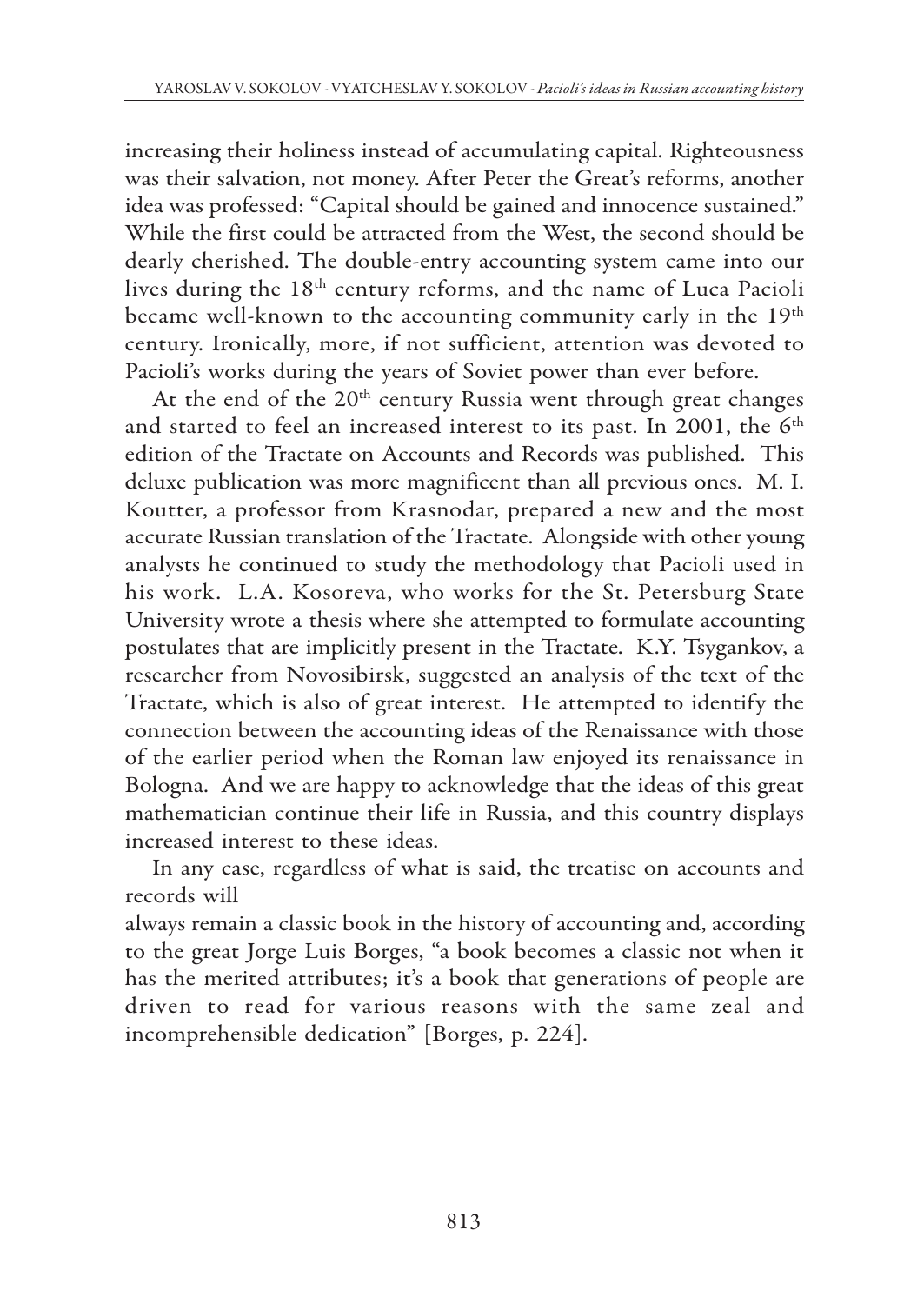## REFERENCES

Arnold Ê.I. Î sisteme gosudarstve dstva. - SPb., 1823. Arnold Ê.I.. Samouchitel buhgalterii. - Ch. 1. - Ì., 1809. Ahmatov I. Italyanskaya ili opytnaya buhgalteriya. — SPb., 1809. Bauer Î. Î. İemuary k istorii buhgalterii i pamyatniki svyashennoy stariny.  $\overline{-}$  I., 1911. Bauer Î. Î. Traktat Luki Pachioli // Zhurnal schetovodov. — 1913. Boyko I. Ê.Luka Pachiolo. Traktat î schetah i zapisyah. — I., 1898. Borges J.l. Proza raznyh let. — I.: Raduga, 1984. Brachollini P. Kniga î blagorodstve. Italyanskiy gumanizm epohi vozrozdeniya. - Saratov: Izd-vo Saratovskogo un-ta, 1984. Valdenberg E. G. Troynaya sistema schetovodstva pered sudom specialistov v teorii i na praktike. — SPb., 1891. Veber I. Izbrannye proizvedeniya. — I: Progress, 1990. Galagan À. Ì. Schetovodstvo v ego istoricheskom razvitii. — Ì.-L., 1927. Galagan A.M. Osnovy obshego schetovedeniya. — I., 1928. Kiparisov N.A. Teoriya buhgalterskogo ucheta. — I.-L.: Gosplan-izdat, 1940. Êîshkin I.À. Îperacionno-balansovyi uchet. — L.: Lenîblizdat, 1933. Lozinskyi A.I. Ê istorii razvitiya buhgalterskogo (balansovogo) ucheta. — Saratov, 1939. lazdorov V.A. Istoria razvitia buhgalterskogo ucheta v SSSR. — I.: Phinansy, 1972. Iezencev P.V. Konspektivnyi kurs balansovogo ucheta gosudarstvennoy i kooperativnoy torgovli. — Oàshkent: Gosizdat Uz.SSR, 1937. Needles B., Anderson H, Caldwell C. Principles of Accounting (Russian translation Principy buhgalterskogo ucheta). — I.: Finansy i statistika, 1993. Nikolaev I.R. Problema realnosti balansa. — L.: Economicheskoye obrazovaniye, 1926. Ilenin A. N. Eratkoe rassuzhdenie î buhgalterii. — SPb., 1810. Pomazkov N, S. Schetnye teorii. - L., 1929. Pomazkov N. S. Uchet v dokapitalisticheskih sistemah hozyaistva. — 1940. (Neopublikovannaya doktorskaya dissertacia.) Stroyk L. Ya. Êratkiy ocherk istorii ìàtematiki. — İ.: Nauka, 1969. Schetovodstvo. 1888-1904. Faradzev A.E. Lekcii po kursu buhgalterskogo ucheta. — Baku: Azerneshr, 1948. Phedorov G. P. Sudba i grehi Rossii. — Spb.: Izd-vî «Sophia», 1992. Entoni R., Ris Azh. Uchet: situacii i primery. — I.: Phinansy i statistika, 1993.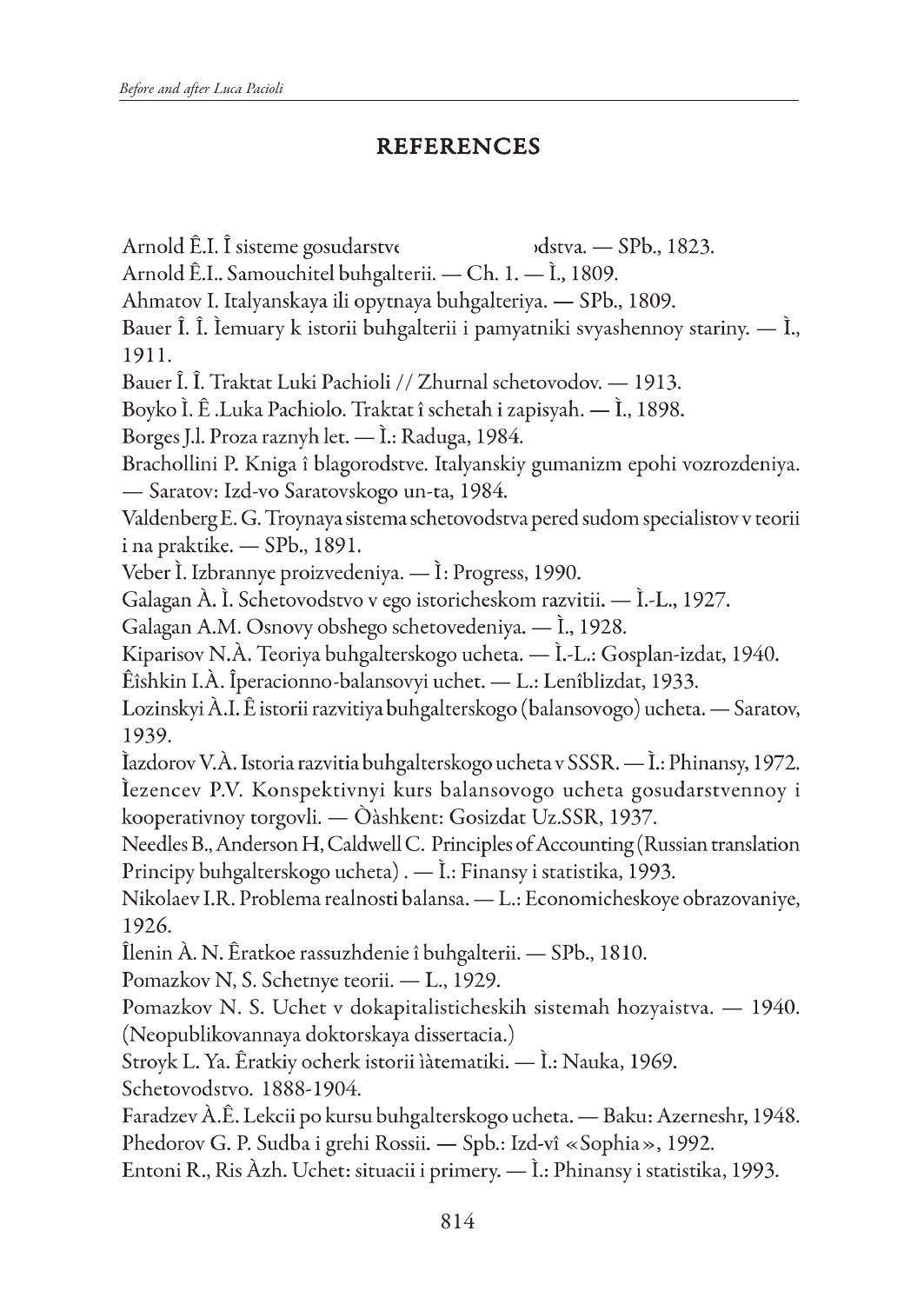Stevelinck E. La comptabilite a travers les ages. Bruxelles, 1970. Арнольд К.И. О системе государственною счетоводства. — СПб., 1823.

Арнольд К.И. Самоучитель бухгалтерии. - Ч. 1. - М., 1809.

Ахматов И. Итальянская или опытная бухгалтерия. — СПб., 1809.

Бауэр О.О. Мемуары к истории бухгалтерии и памятники священной старины. - М., 1911.

Бауэр О. О. Трактат Луки Пачиоли // Журнал счетоводов. - 1913.

Бойко М. К. Лука Пачиоло. Трактат о счетах и записях. — М., 1898.

Борхес Х.А. Проза разных лет. — М.: Радуга, 1984.

Браччолини П. Книга о благородстве. Итальянский гуманизм эпохи возрождения. — Саратов: Изд-во Саратовского ун-та, 1984.

Вальденберг Э. Г. Тройная система счетоводства перед судом специалистов в теории и на практике. - Спб., 1891.

Вебер М. Избранные произведения. - М: Прогресс, 1990.

Галшан А. М. Счетоводство в его историческом развитии. - М.-Л., 1927.

Галаган А.М. Основы общего счетоведения. - М., 1928.

Кипарисов Н.А. Теория бухгалтерского учета. - М.-Л.: Госплан-издат, 1940.

Кошкин И.А. Операционно-балансовый учет. - Л.: Леноблиздат, 1933.

Лозинский А.И. К истории развития бухгалтерского (балансового) учета. — Саратов, 1939.

Маздоров В.А. История развития бухгалтерского учета в СССР. — М.: Финансы, 1972.

Мезенцев П.В. Конспективный курс балан сового учета государственной и кооперативной торговли. — Ташкент: Госиздат Уз. CCP, 1937.

Нидлз Б., Андерсон Х., Колдуэлл Л. Принципы бухгалтерского учета. — М.: Финансы и статистика, 1993.